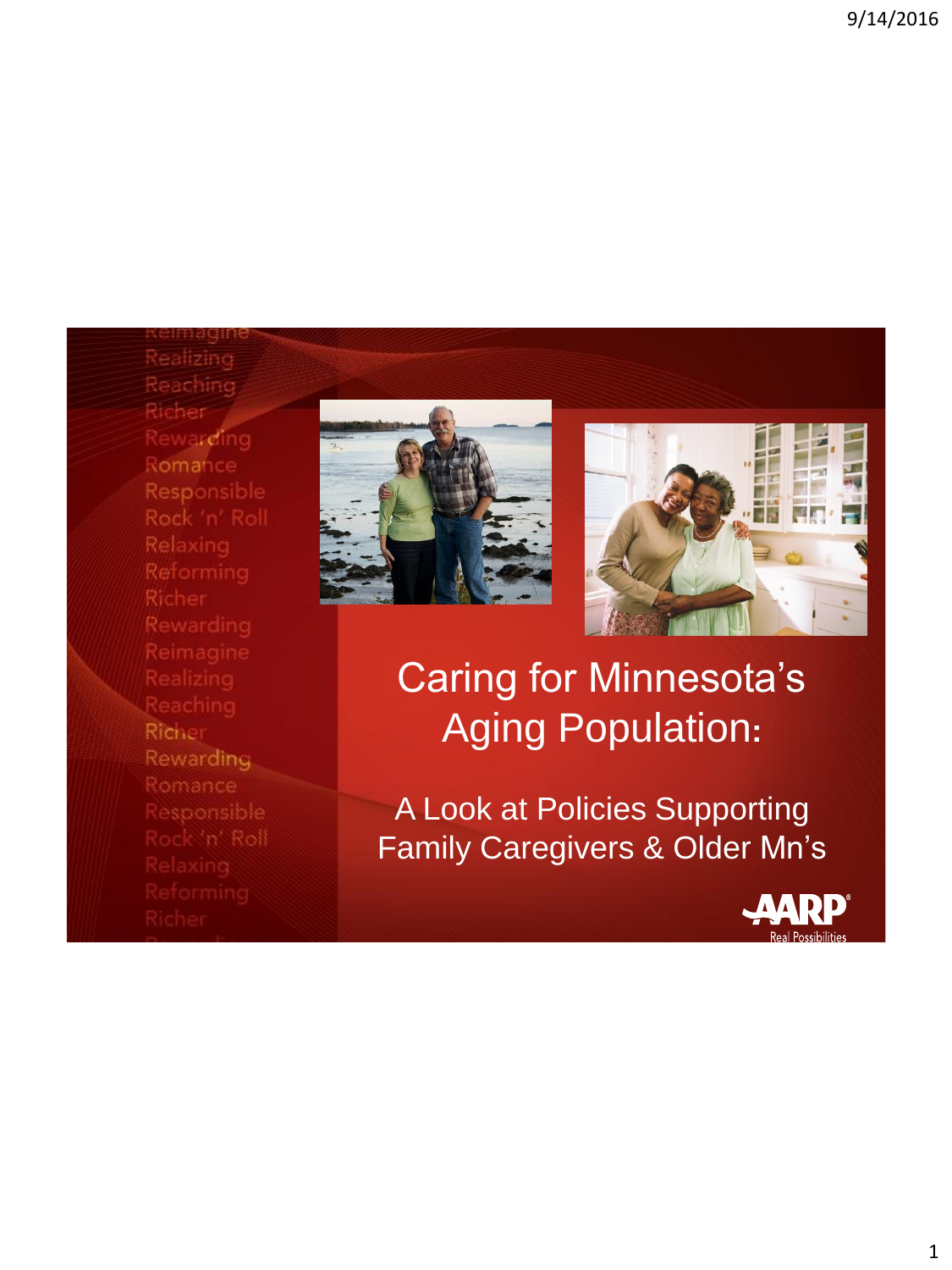# Family Caregivers



## **C**aring for Minnesota's Aging Population: A Look at Public Policy Supporting Family Caregivers and Older Adults

(1) understand the profile of a family caregiver, their role and why family caregiving is a public policy issue for the state.

(2) learn about recently enacted state laws that support family caregivers

( 3) learn about policies that are being proposed in the 2017 legislation Session to support caregivers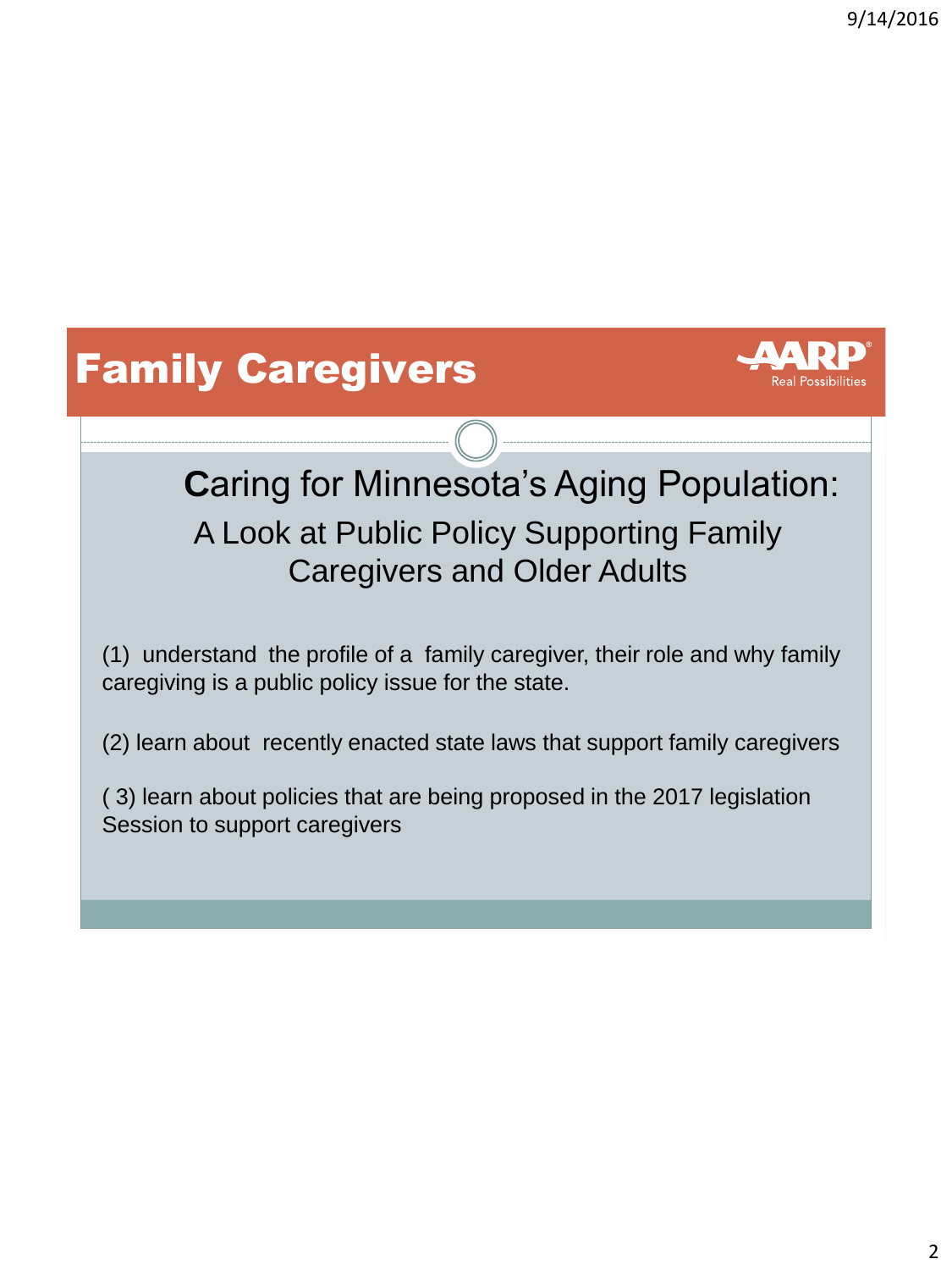Real Possibilities

# Family Caregivers

#### **By the numbers:**

- **40 million-** caregiving currently
- **26 million** working caregivers
- **585,000**-caregivers in Minnesota
- **Over 2/3rds** of caregivers are women

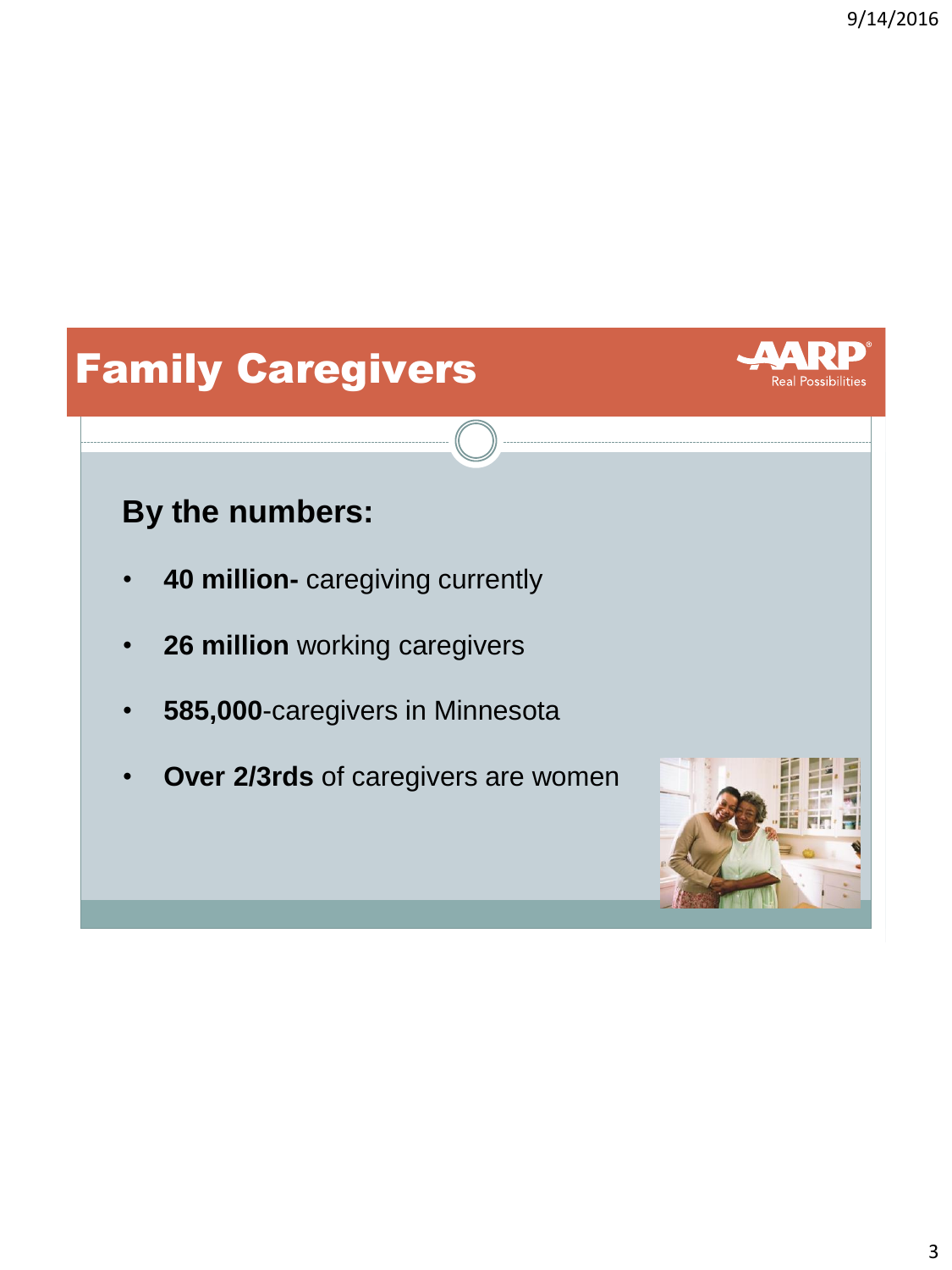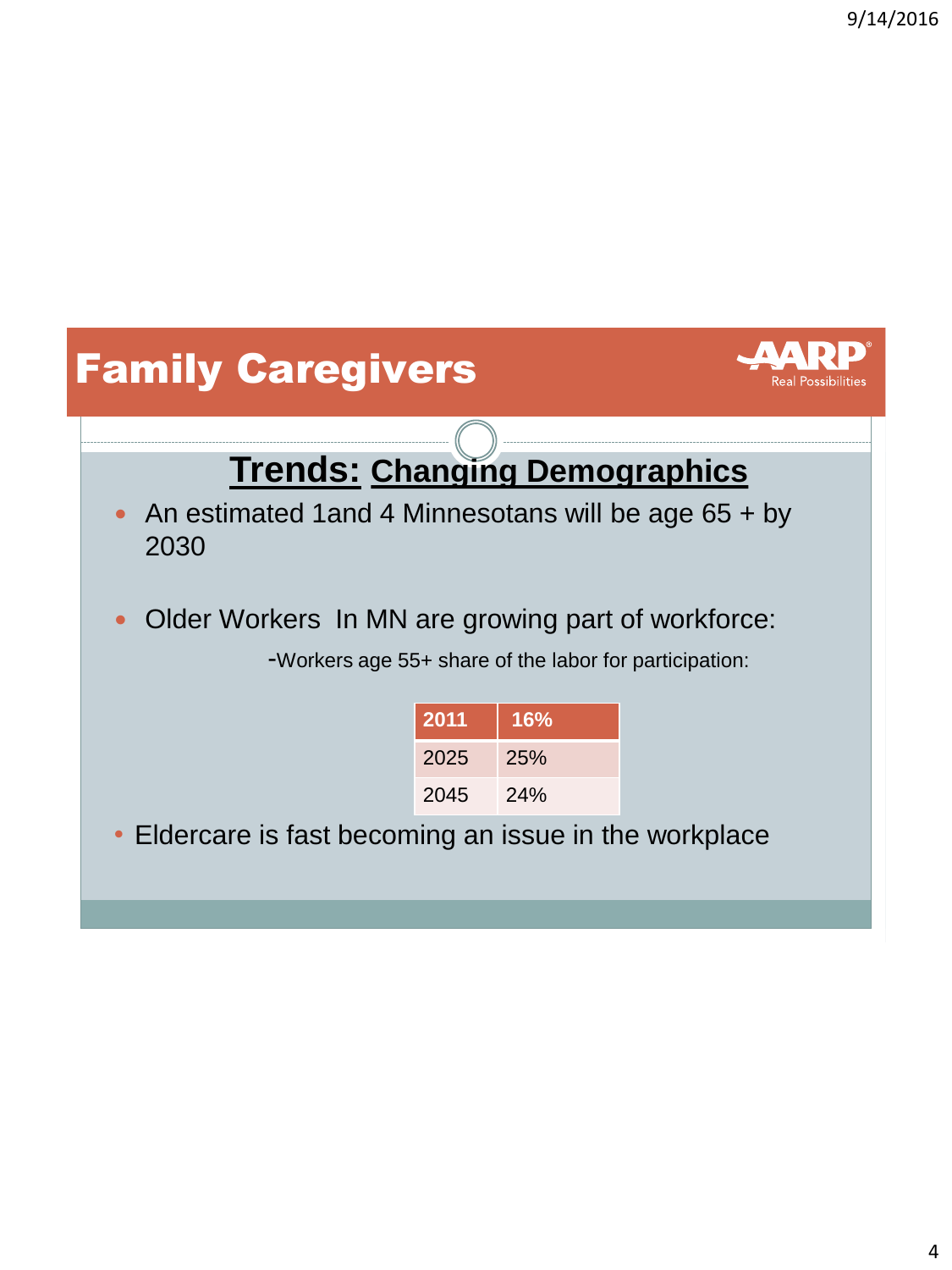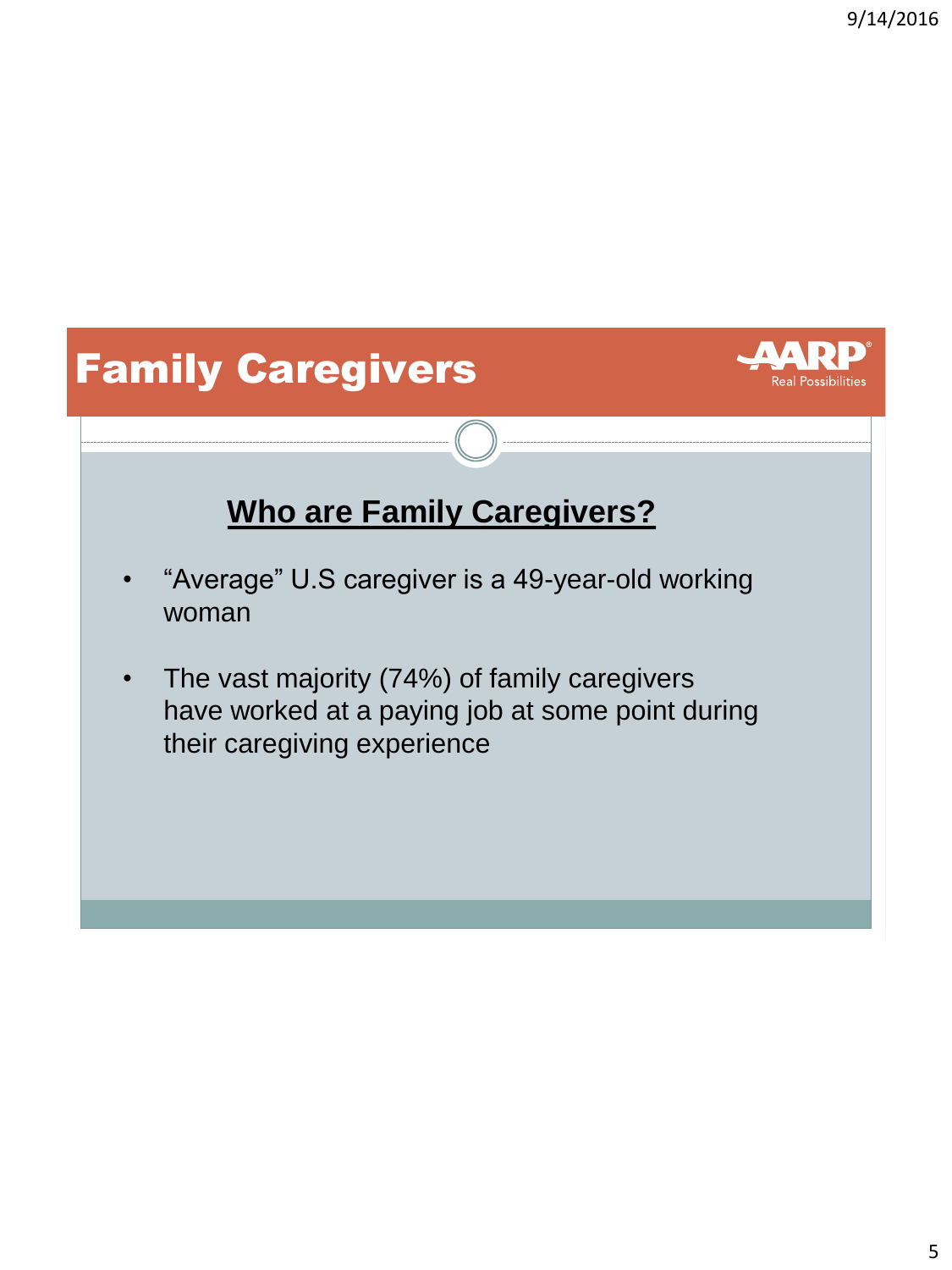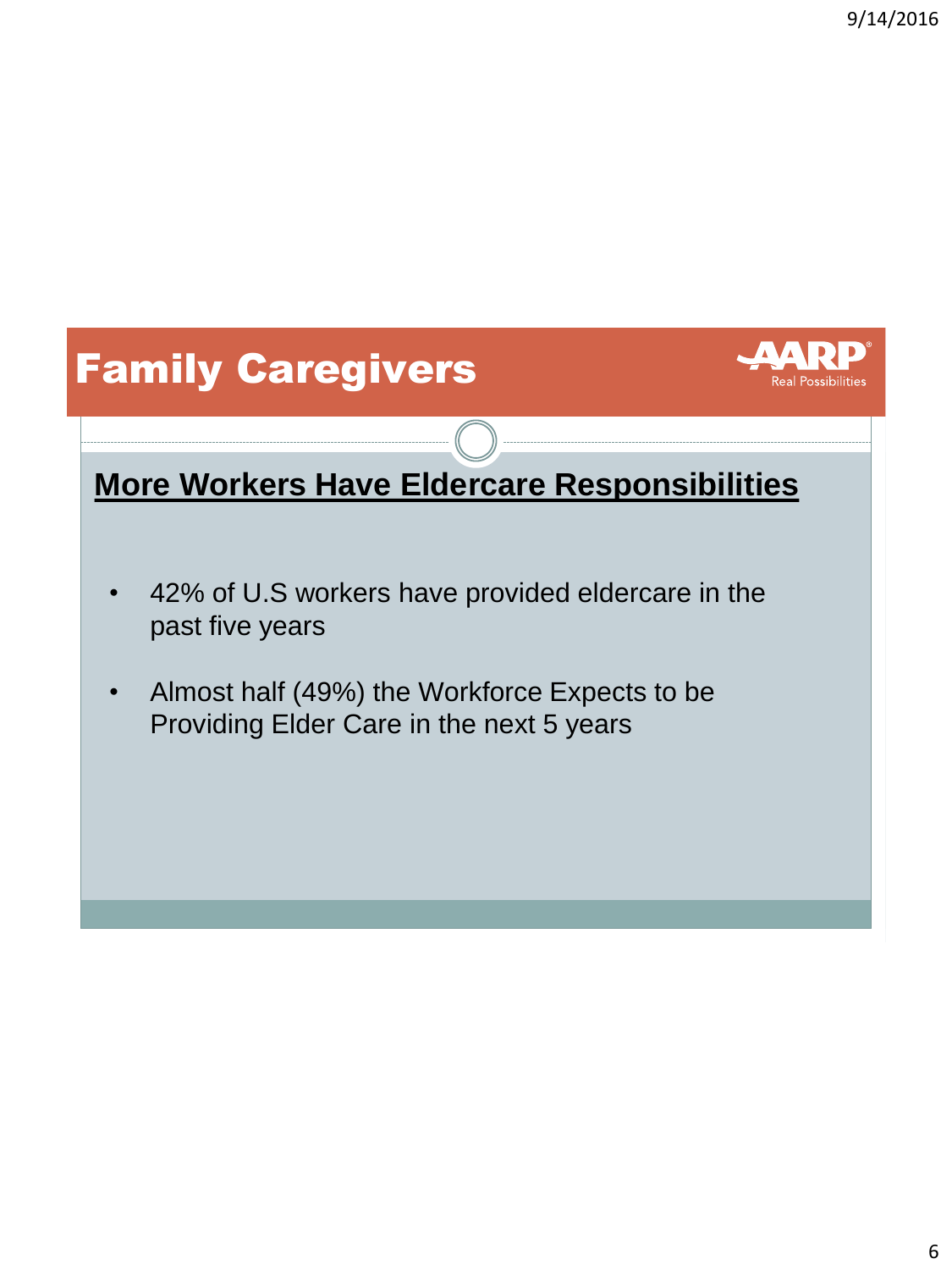# Family Caregivers



#### **More Workers Have Eldercare Responsibilities**

• In 2011, nearly 25% of middle-age workers report being a family care giver.

-Largest of any age group in the labor force

- A 2015 Study found that 1 in 4 American workers age 25 and older provide unpaid care to a relative or friend, most commonly for a parent or in-law.
- Caregivers in the workforce: --54% women --46% men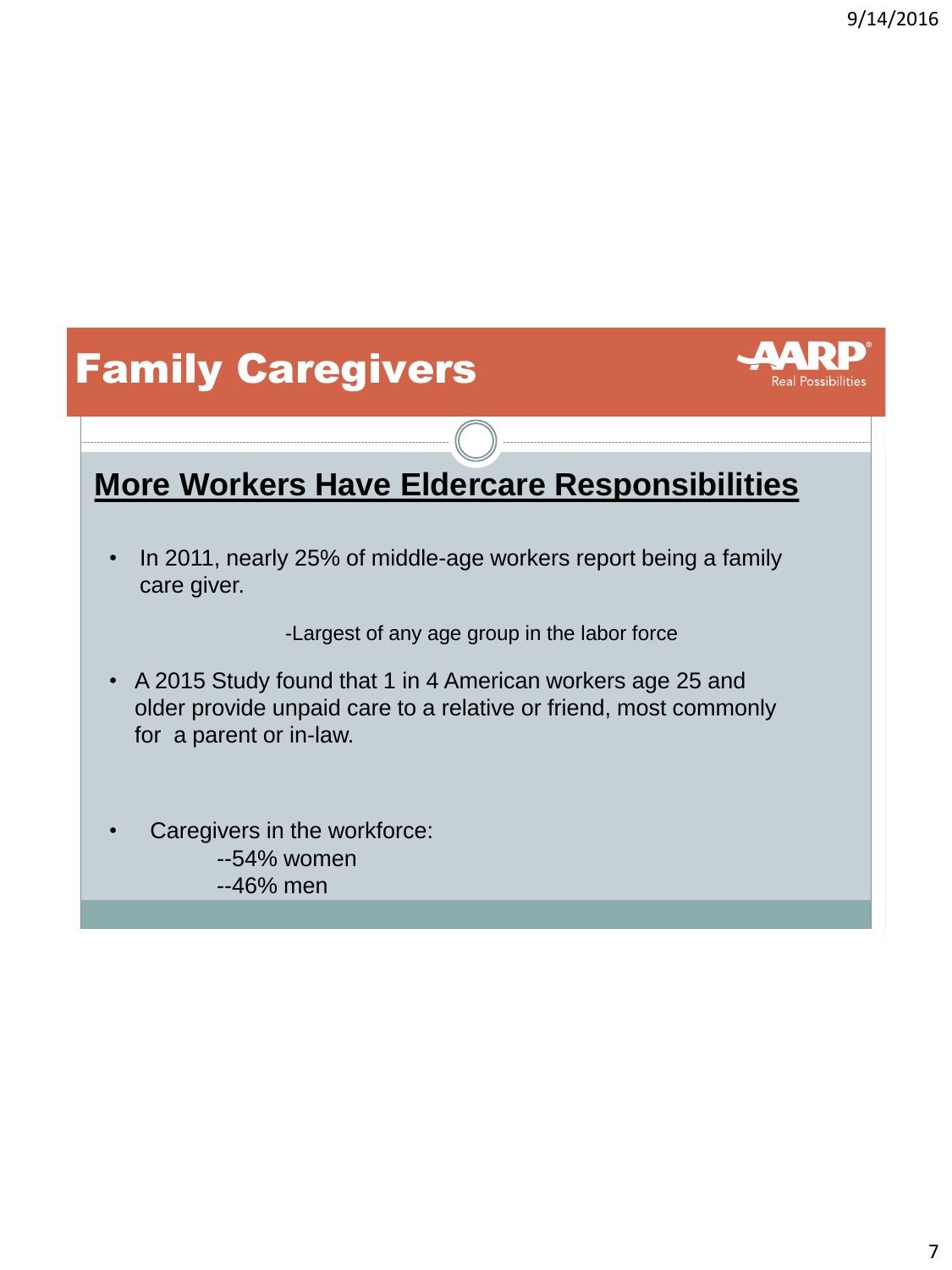**Real Possibilities** 

# Working Family Caregivers



#### **Annual Income**

21% earn less than \$36,000 a year 16% earn \$36-\$89,00 15% earn more than \$90,00

#### **Education level**

20% high school or less 15% college graduate 16% post-graduate

> **Race** 21% African American 20% Hispanic 17% White 14% Asian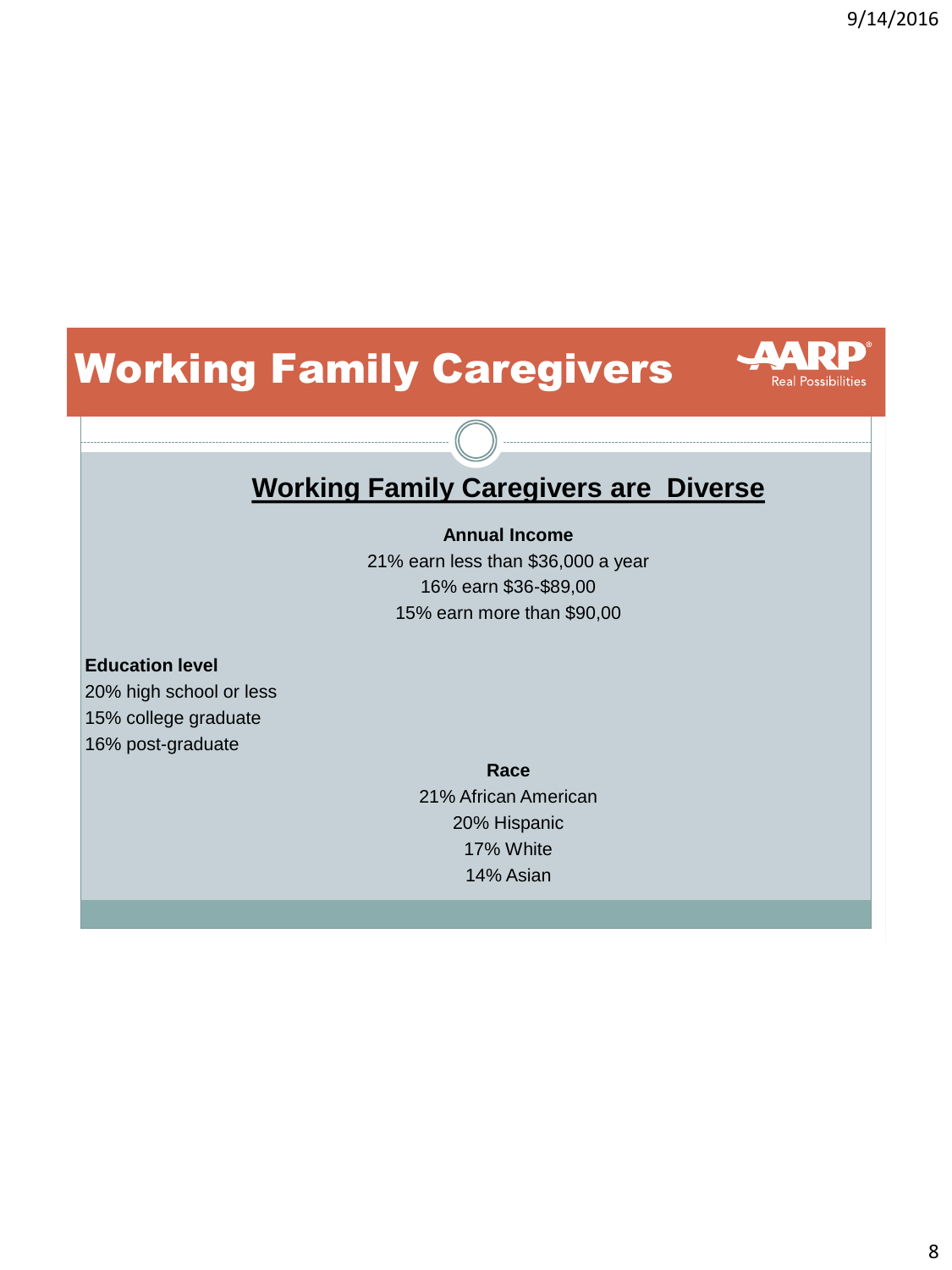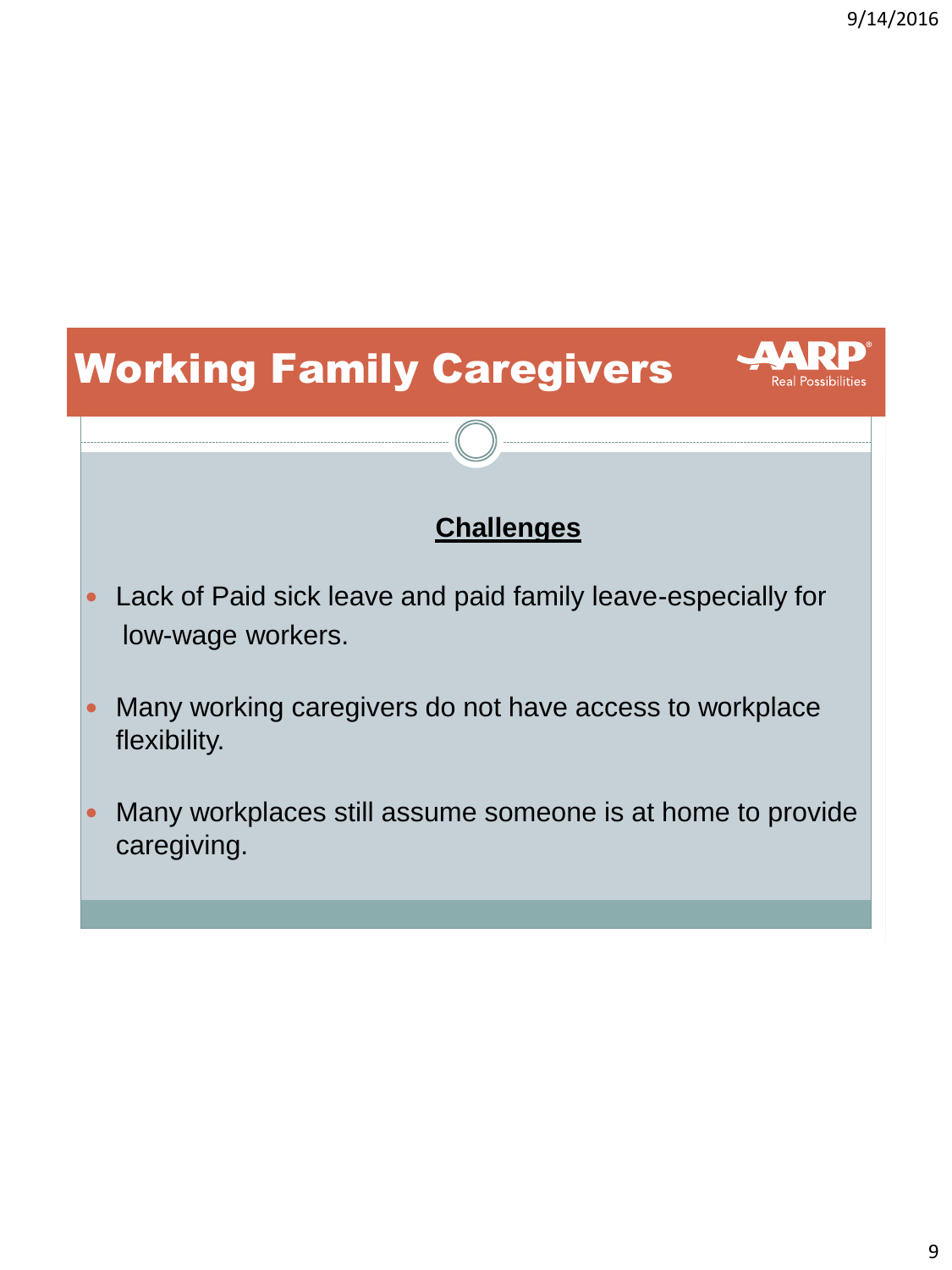# Family Caregivers:



## **Financial Impact**

- Half of employees *lost income* while caregiving
- 1 in 5 leaves the workforce earlier than planned
- On Average, loss of \$304,000 over a lifetime
- 400% increase in caregiver discrimination cases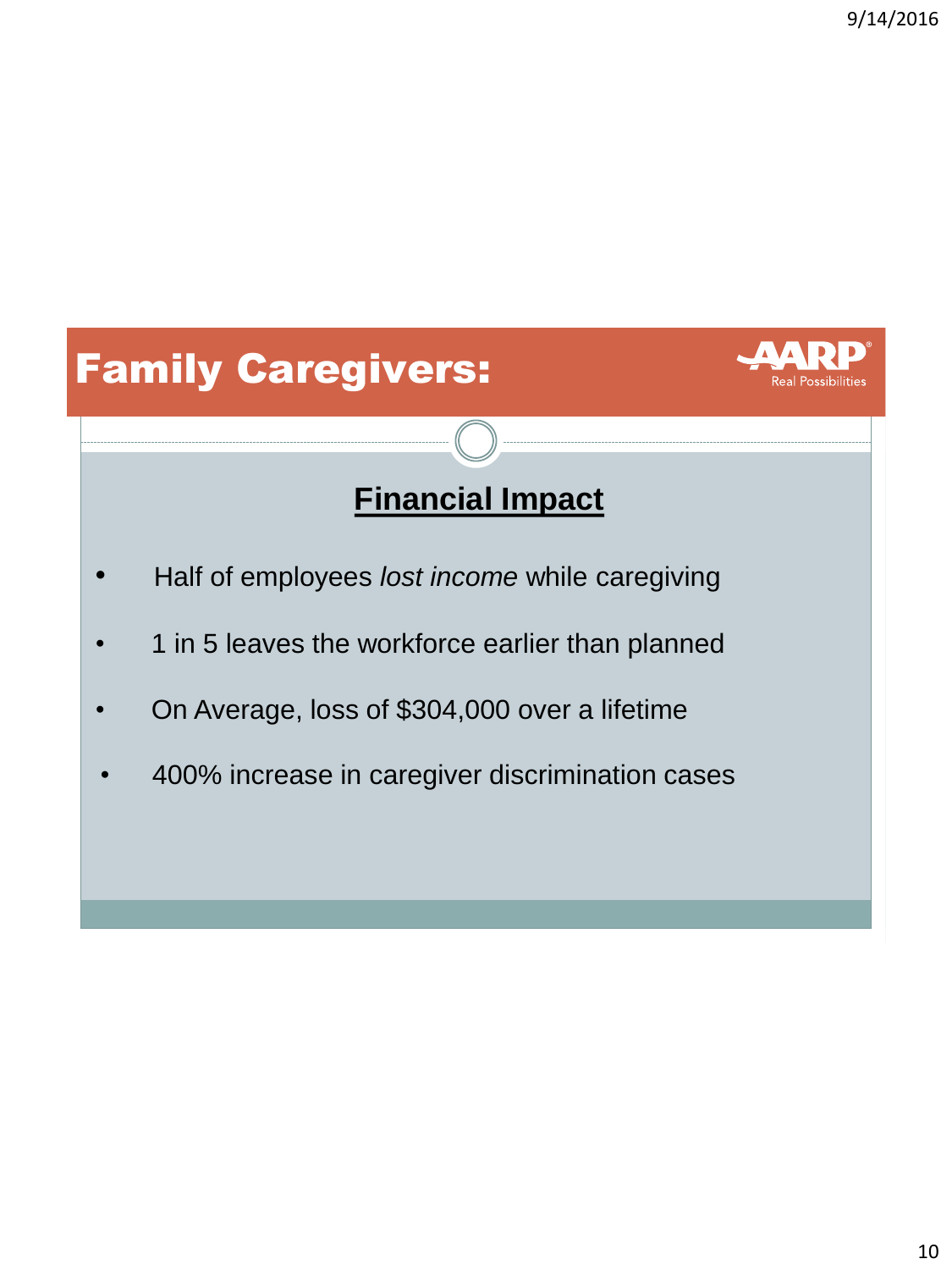# Family Caregivers: **Employer Impact**   $\square$  Loss of Productivity --\$25 billion annually □ Increased Health Care Costs-8% higher costs **□** But Good News: A Positive Impact to Bottom-line when instituting flexible workplace polices

 $\Box$  Policy solutions are "win-wins" to both employers and family caregivers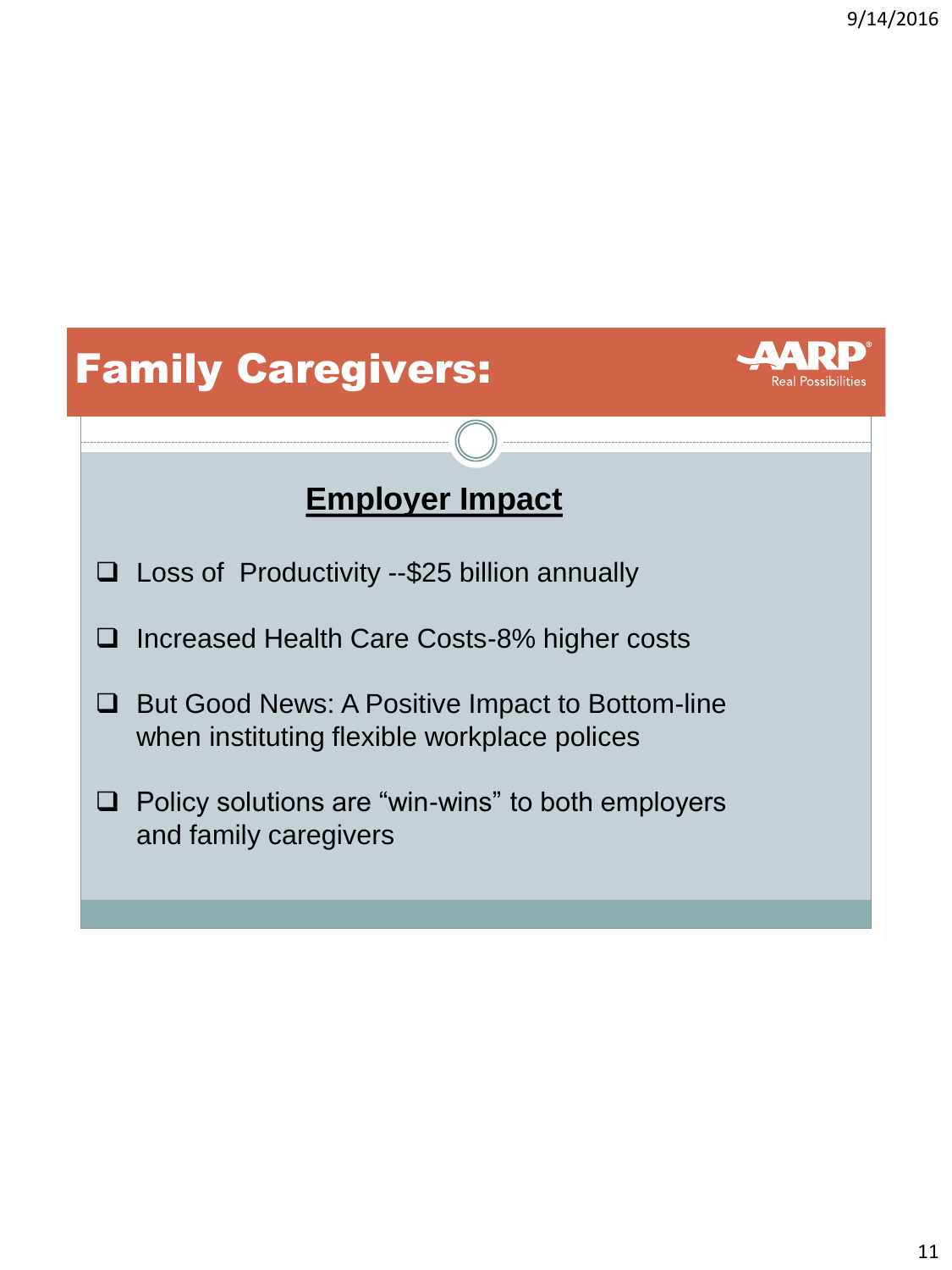# Family Caregivers:



#### **Trends: Changing role of family caregivers**

- People living longer with more complex conditions
- Family Caregivers Providing more complex care
- Navigating Fragmented Health and Long Term Care **Systems**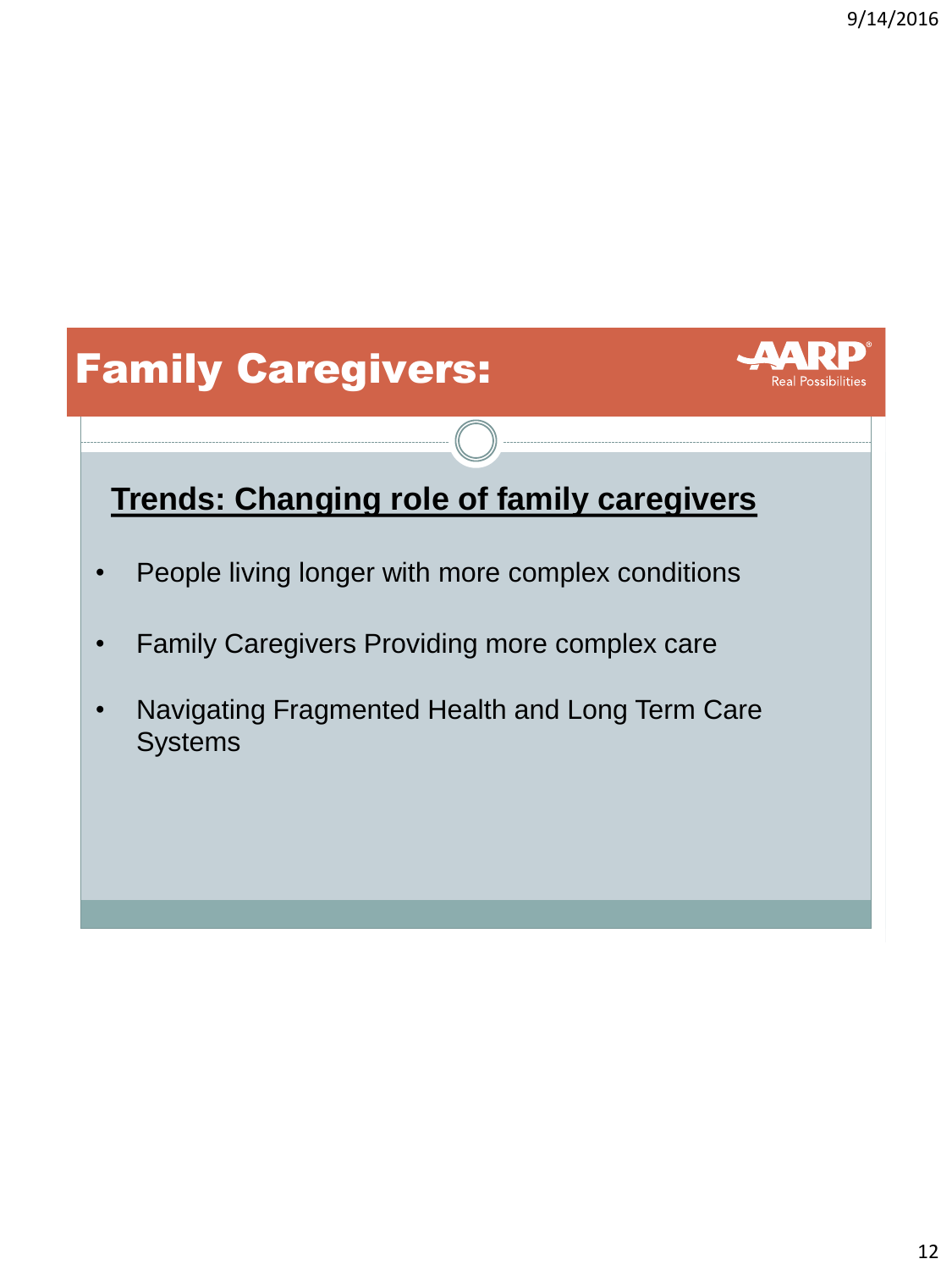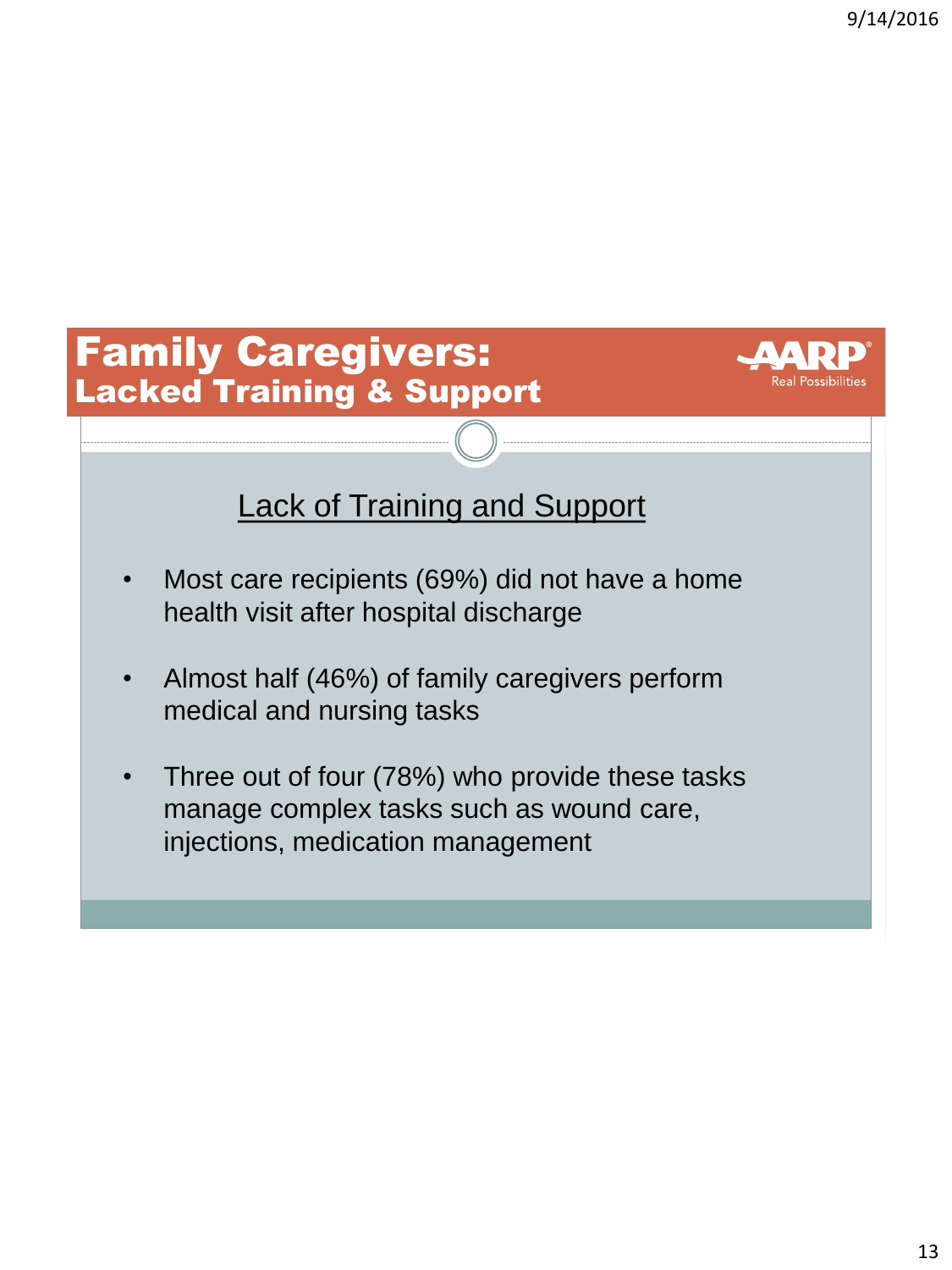



#### **Health Impact**

- Caregivers experience on average 8% Higher Health Care Costs than the average population
- Higher Levels of stress and less well rested
- More Likely to be diagnosed with high blood pressure
- Experience elevated daily and chronic physical pain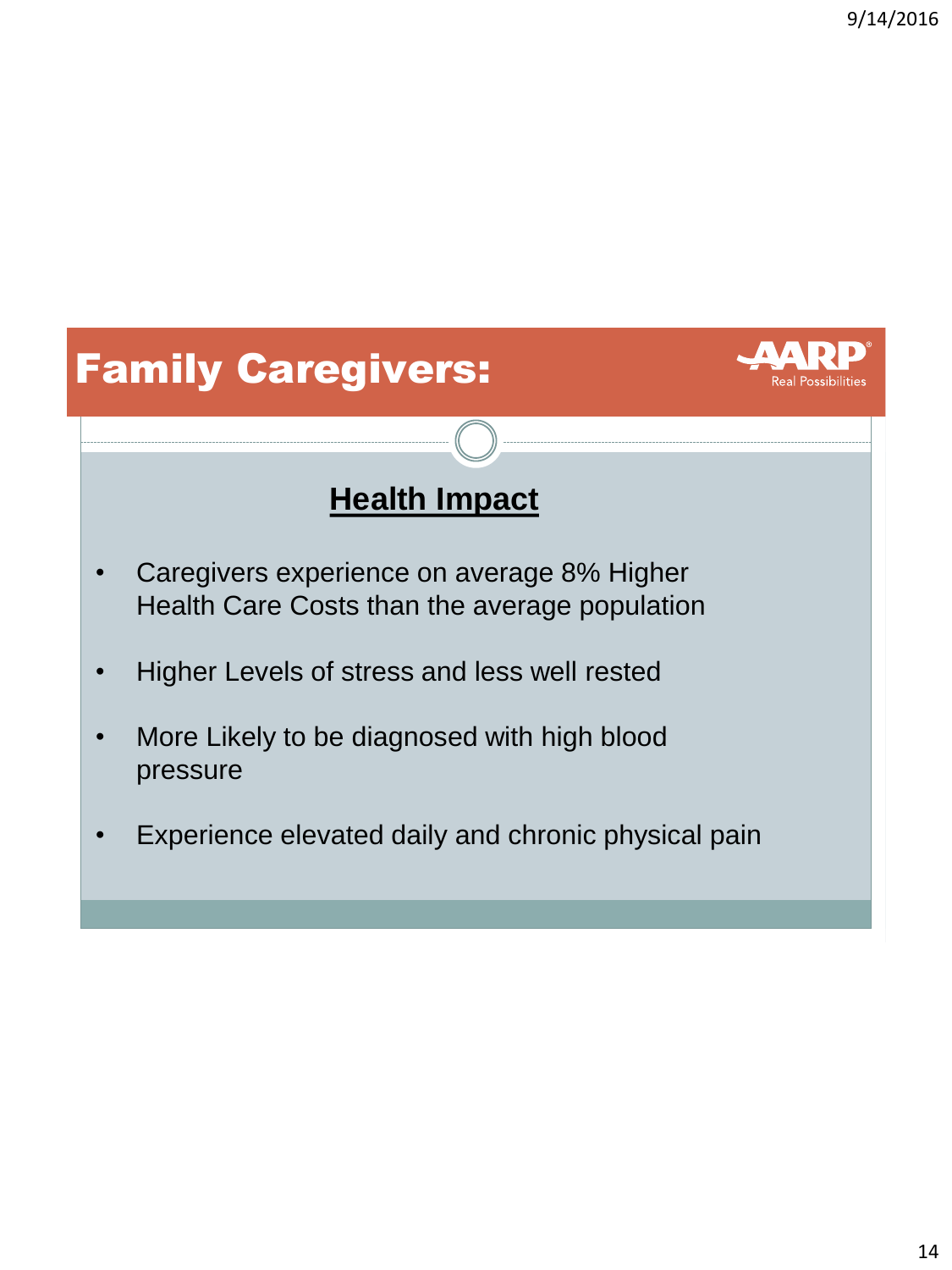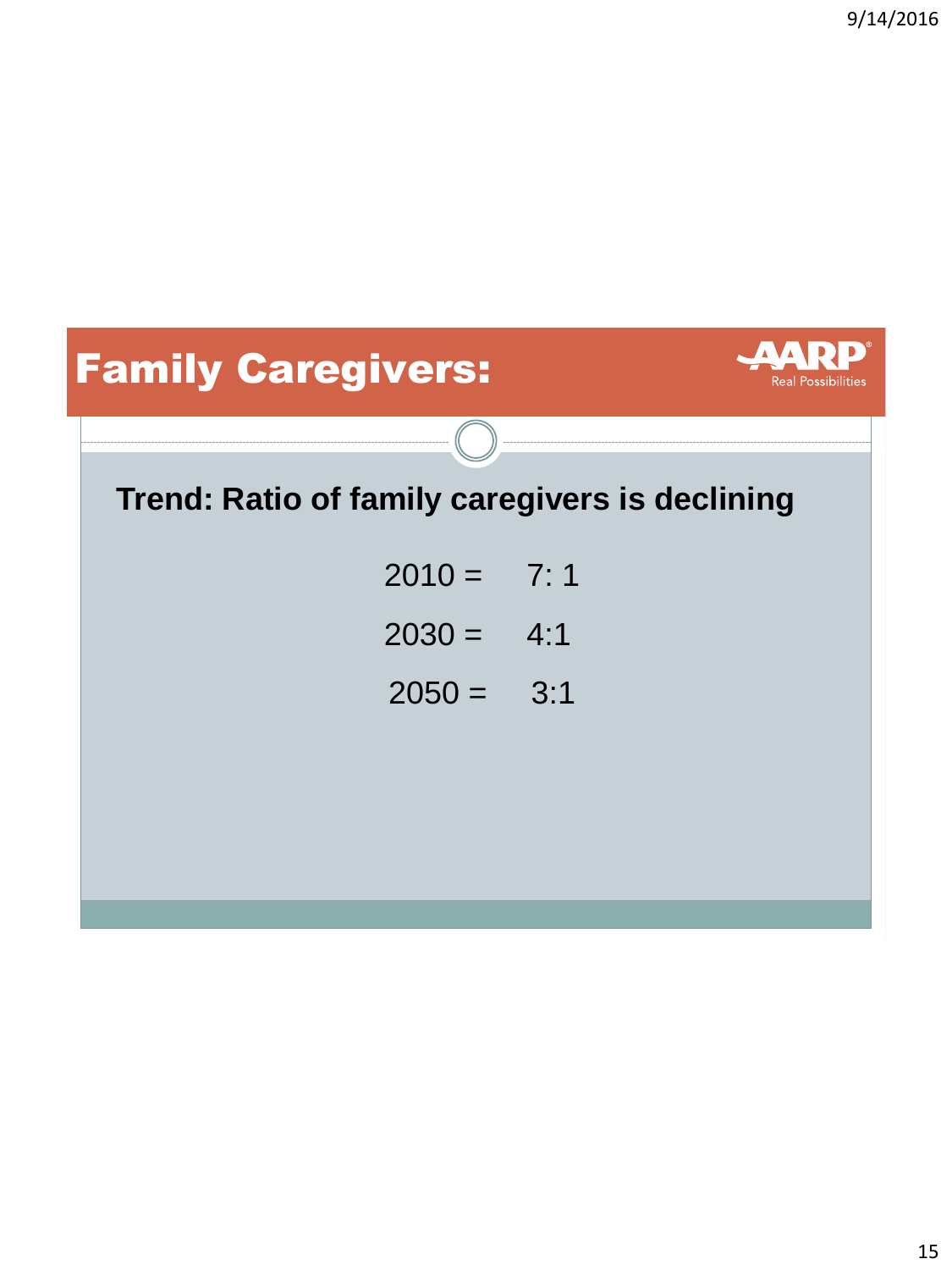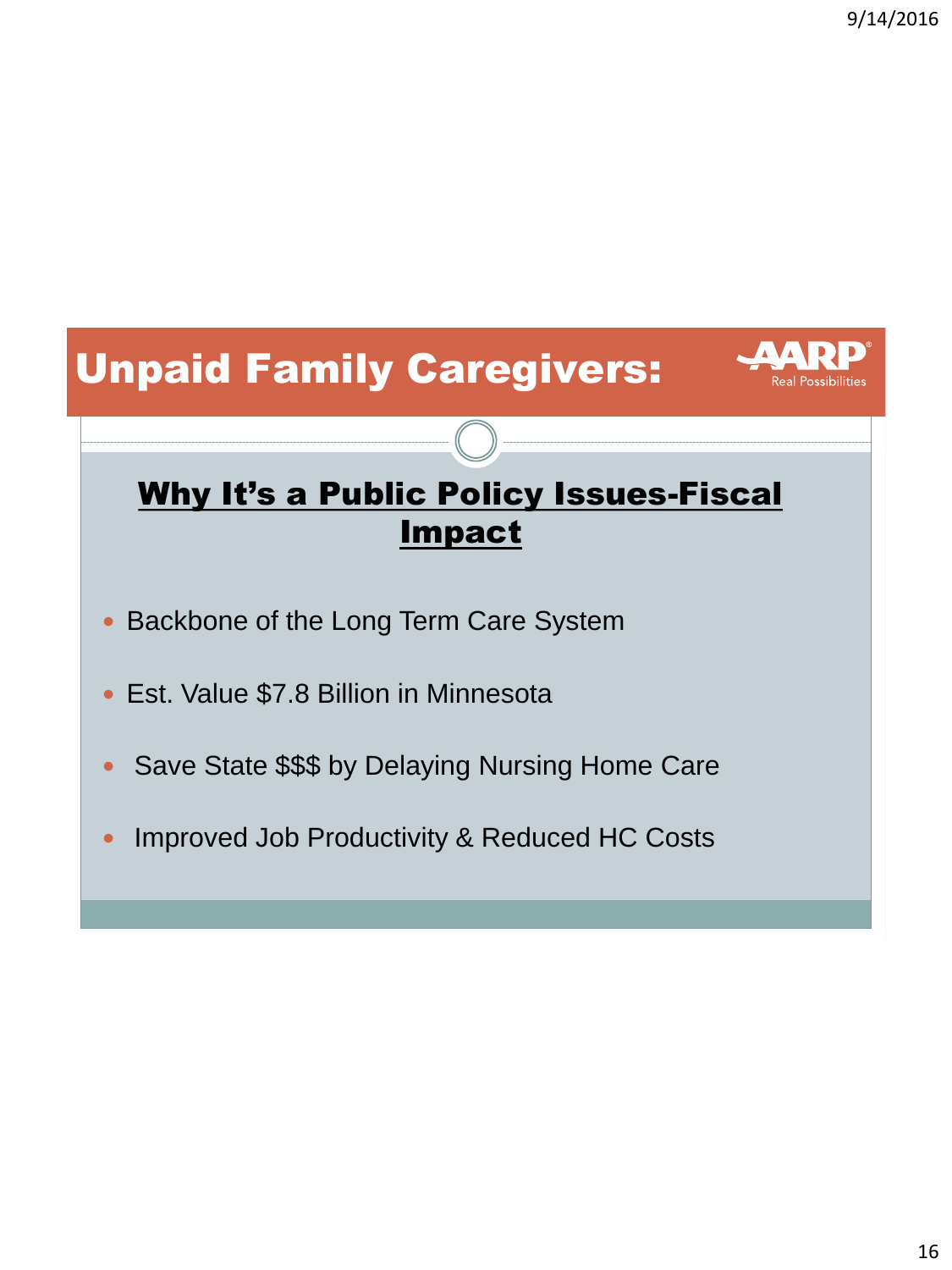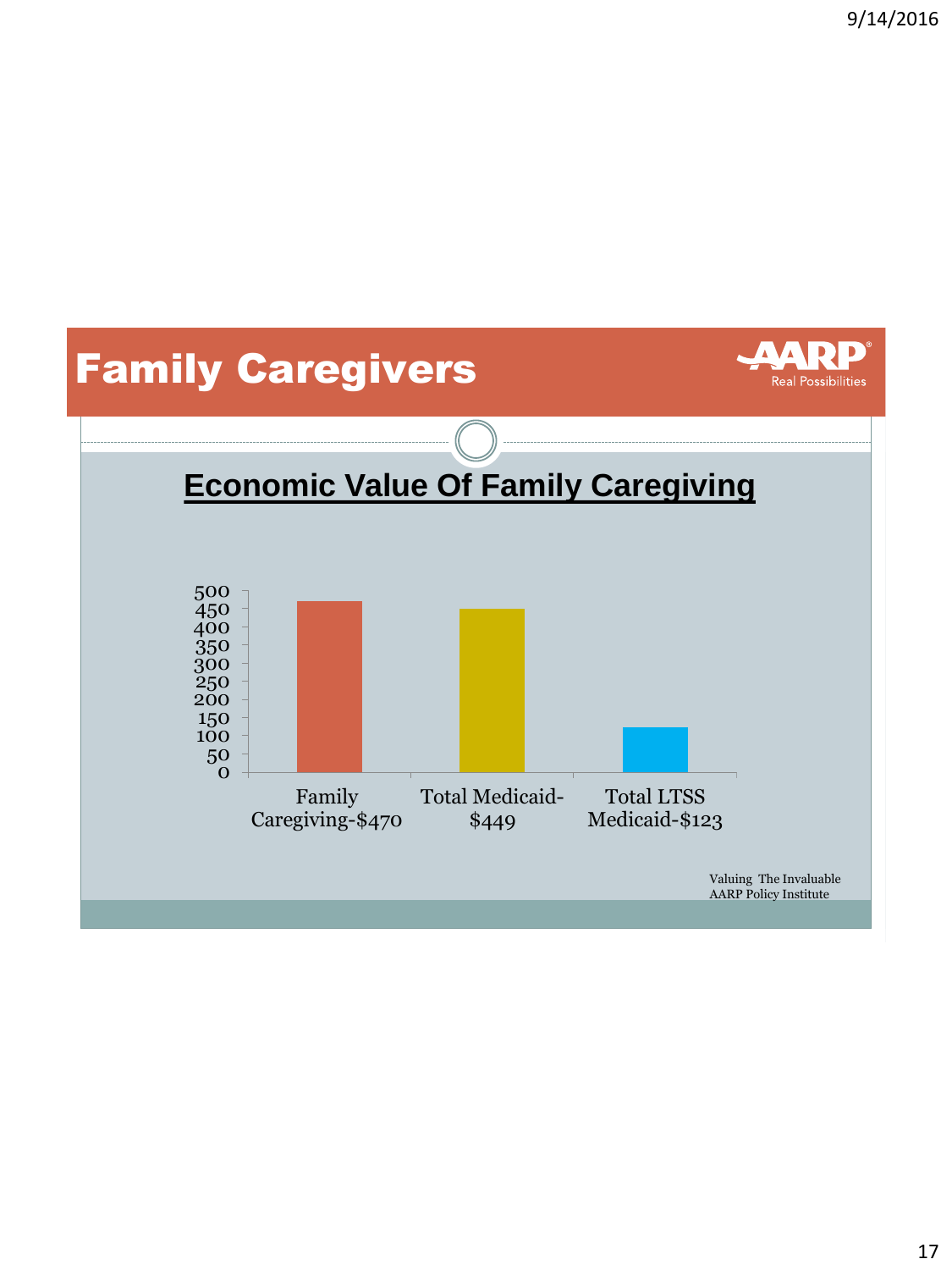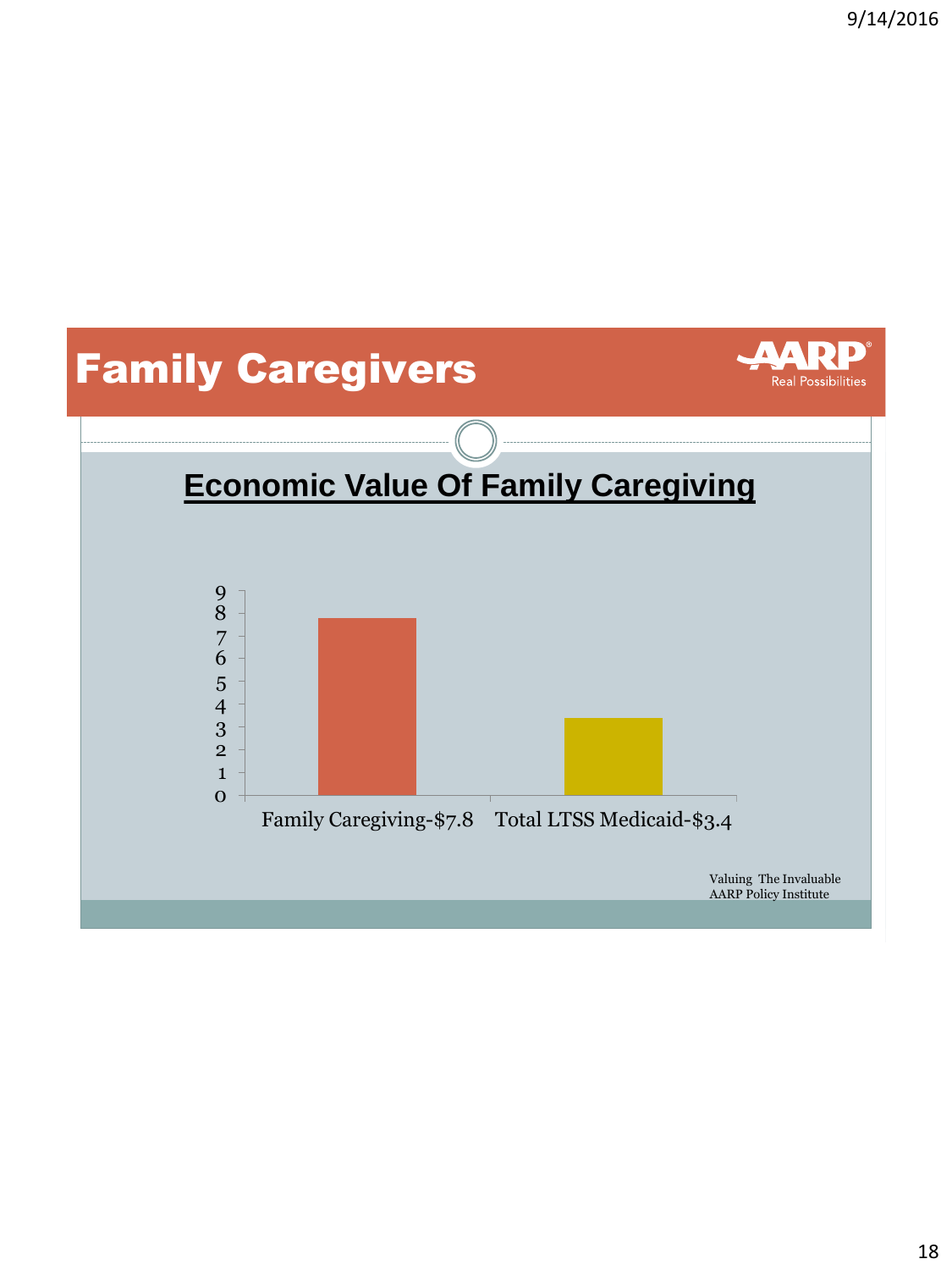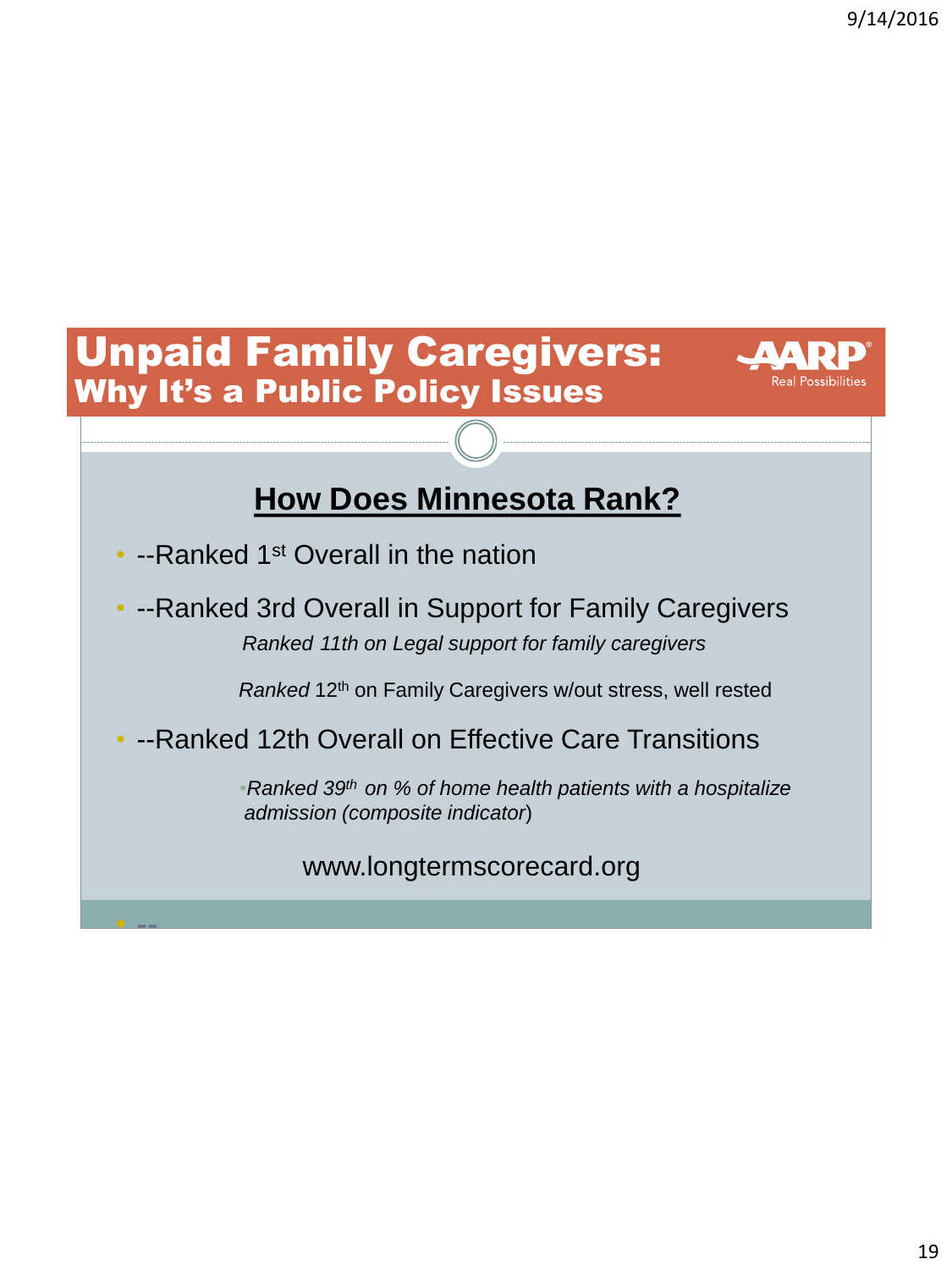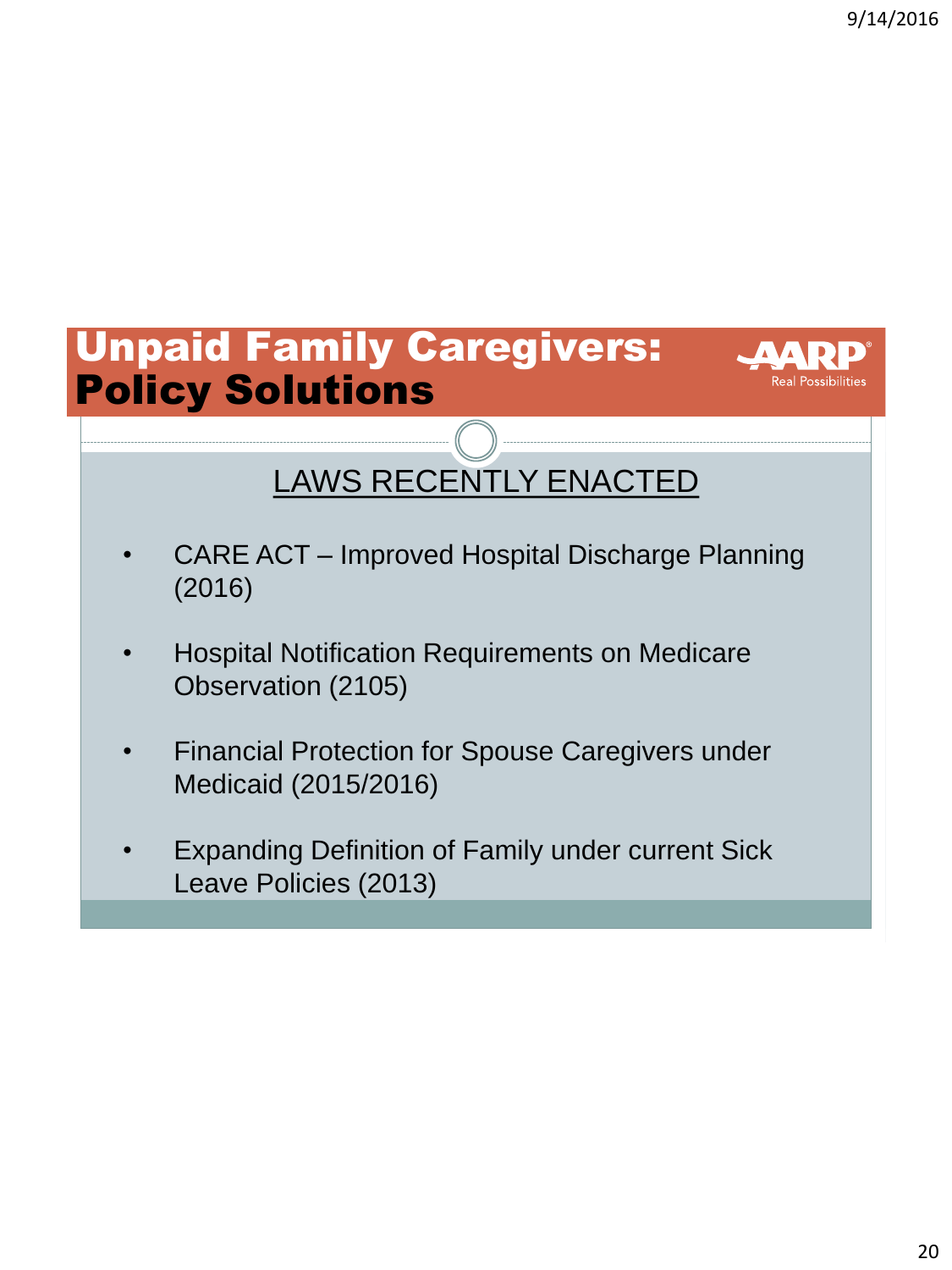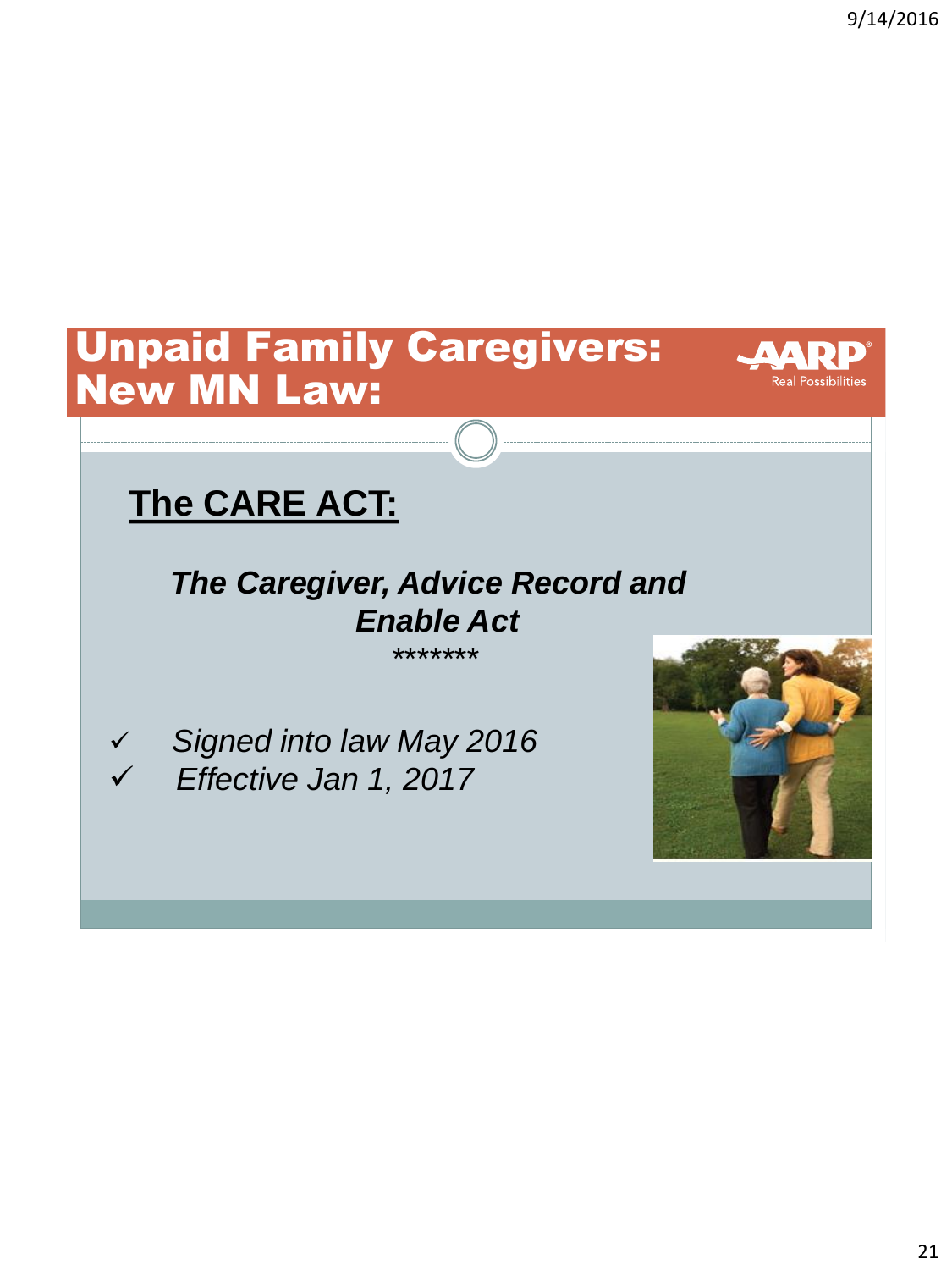## Unpaid Family Caregivers: New Mn State Law



# **The CARE ACT**

- *Adds the Name* of the caregiver to the hospital medical record
- Provides Caregivers *with timely notification* of patient's discharge or transfer
- **Provides Caregiver's** *instruction* **on the medical tasks** required of them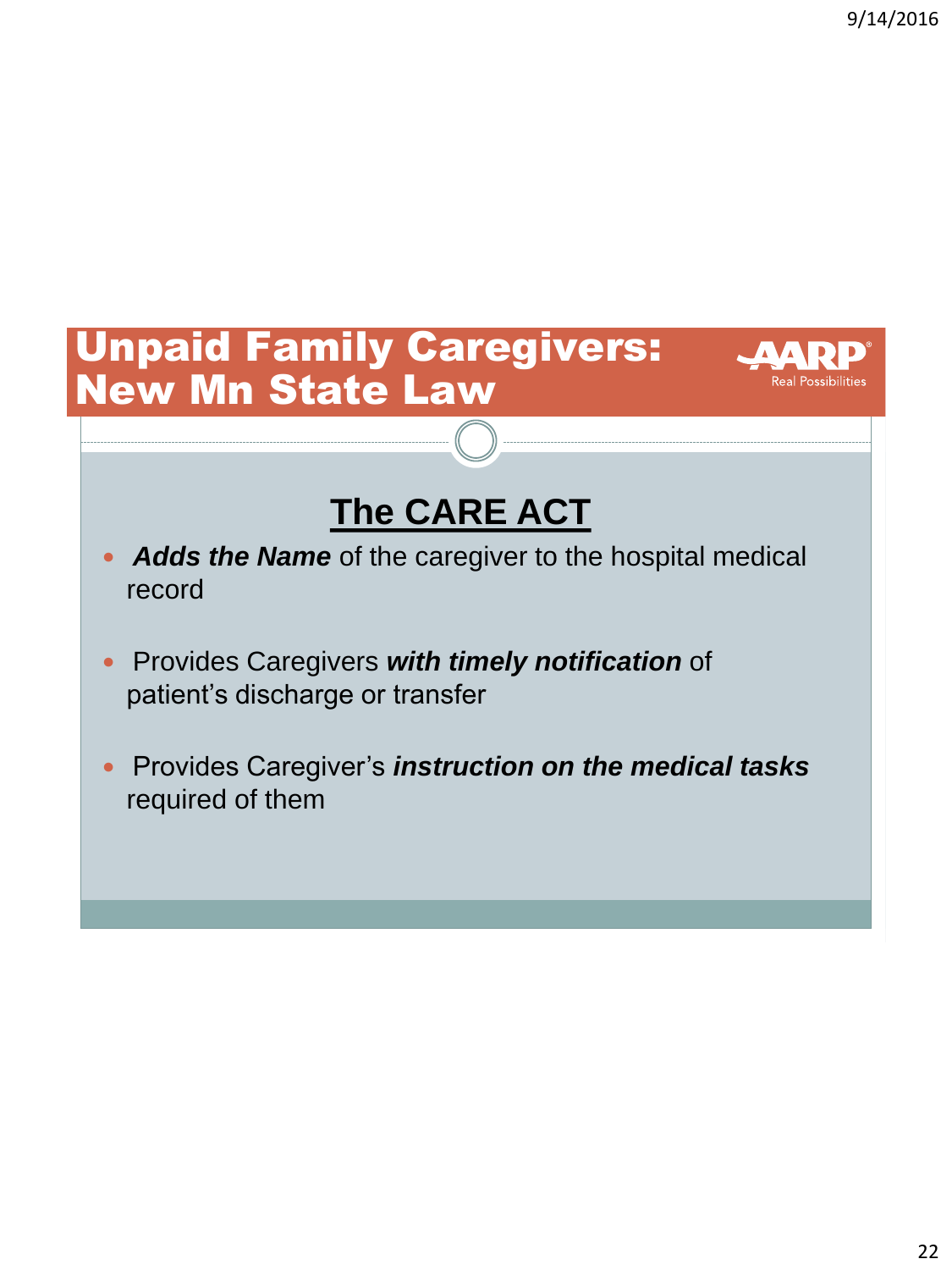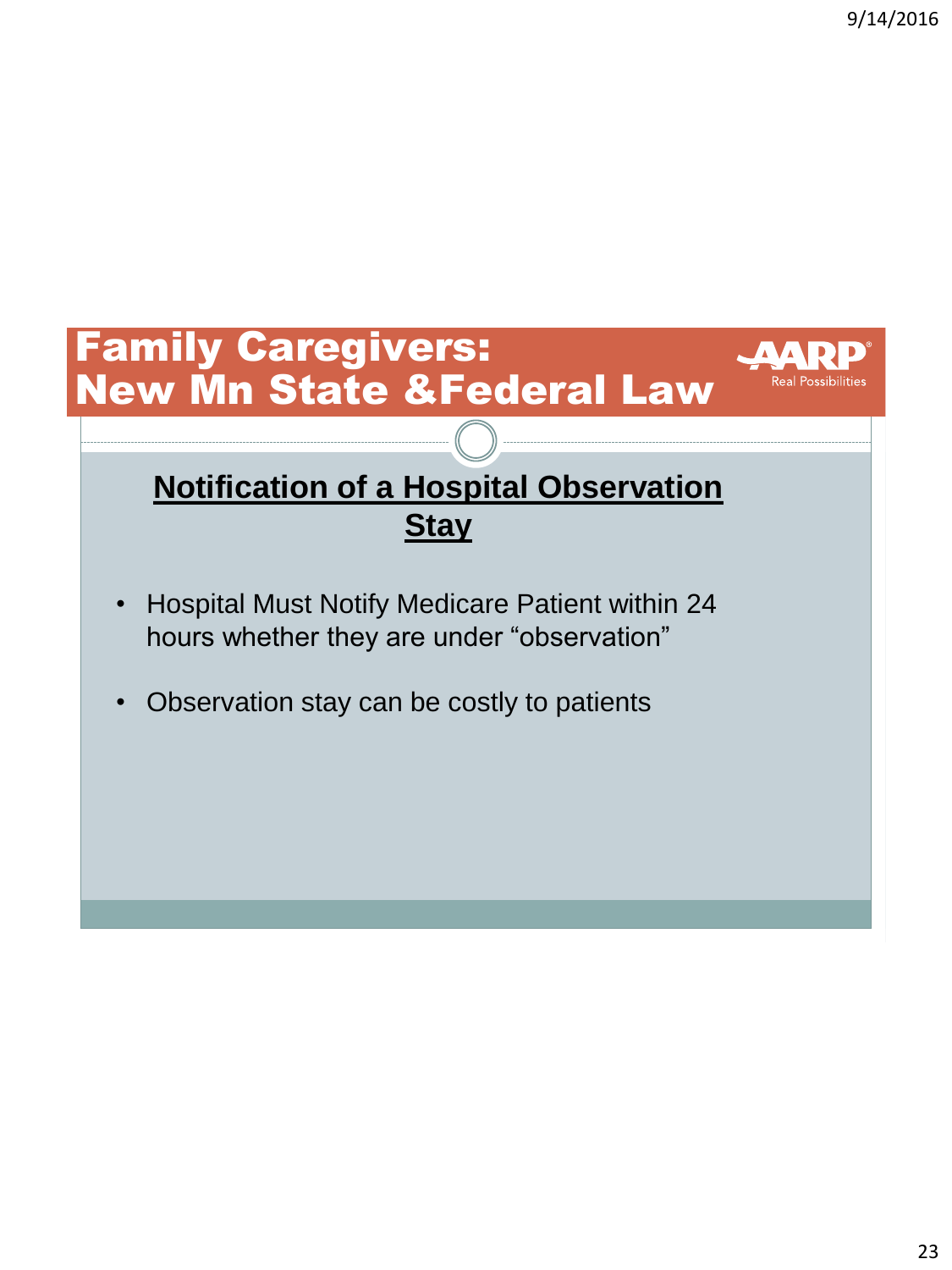$\boldsymbol{\Lambda}$   $\boldsymbol{\Lambda}$ 

**Real Possibilities** 

#### Unpaid Family Caregivers: New Mn Law:

#### **Improved Financial Protection for Spouse Caregivers under Medicaid**

*2015-*

*Protected 401K Retirement Accounts similar to Pensions*

*2016-*

*increased allowable assets that spouse caregiver can keep up to \$119 k*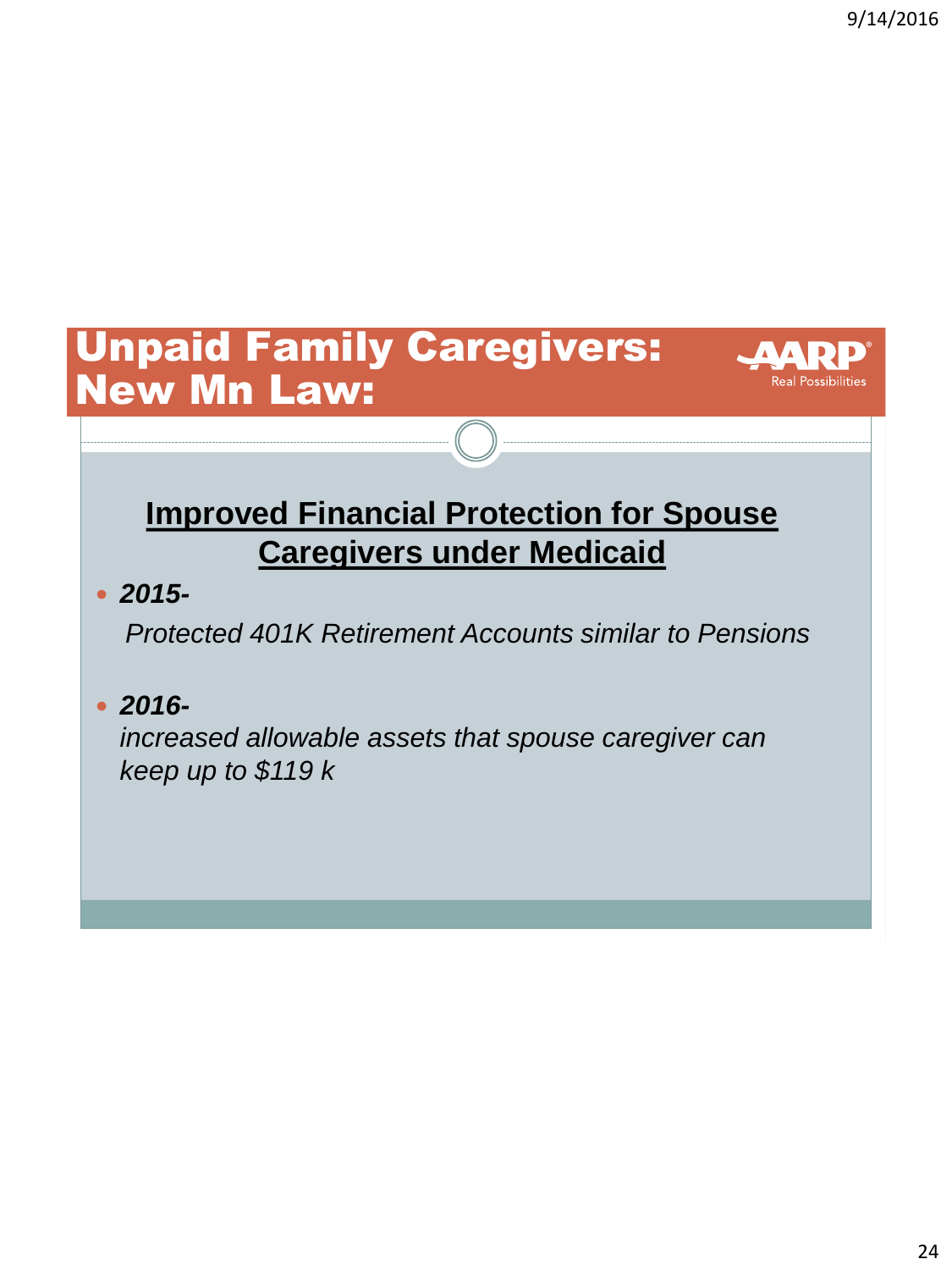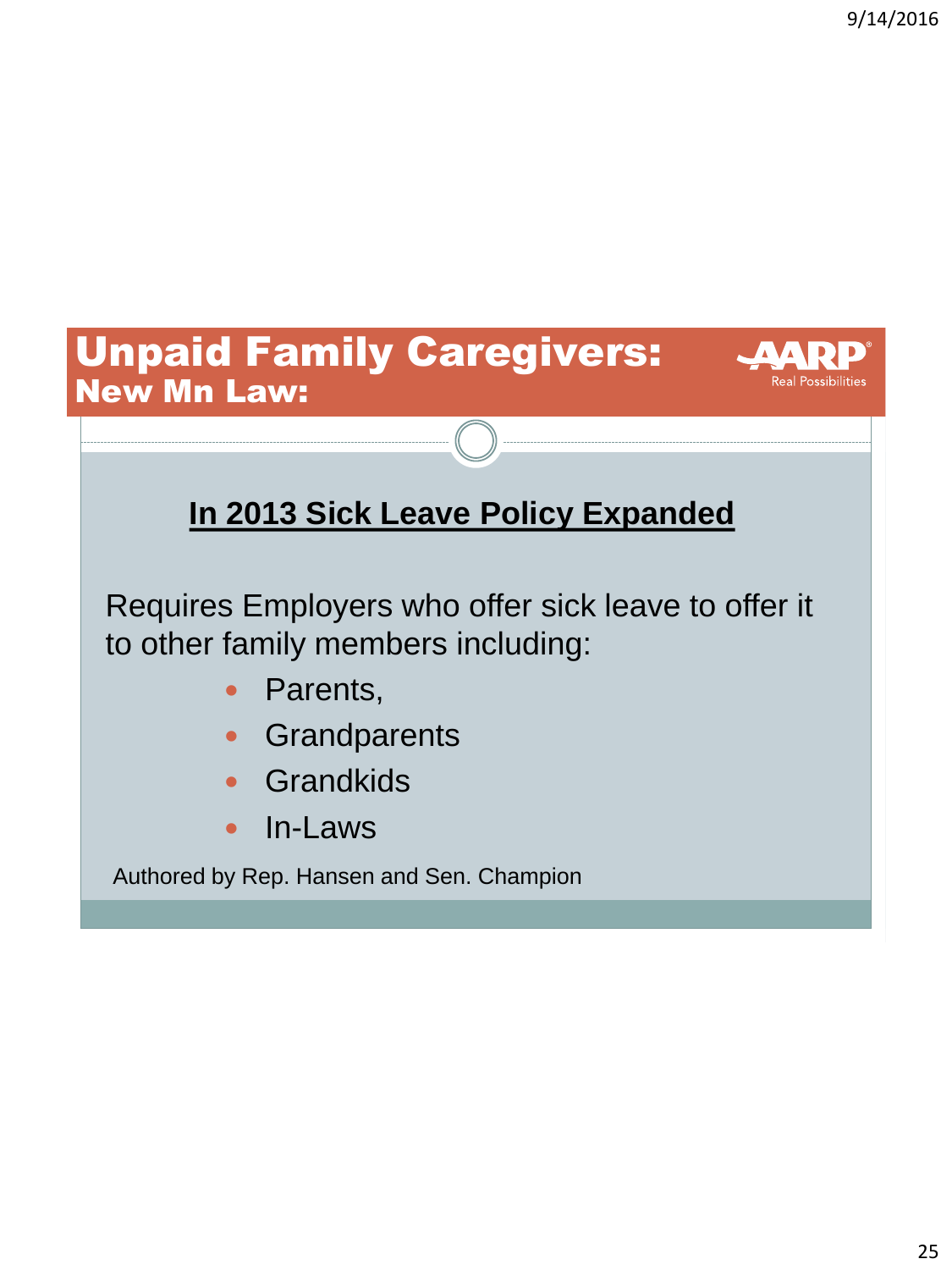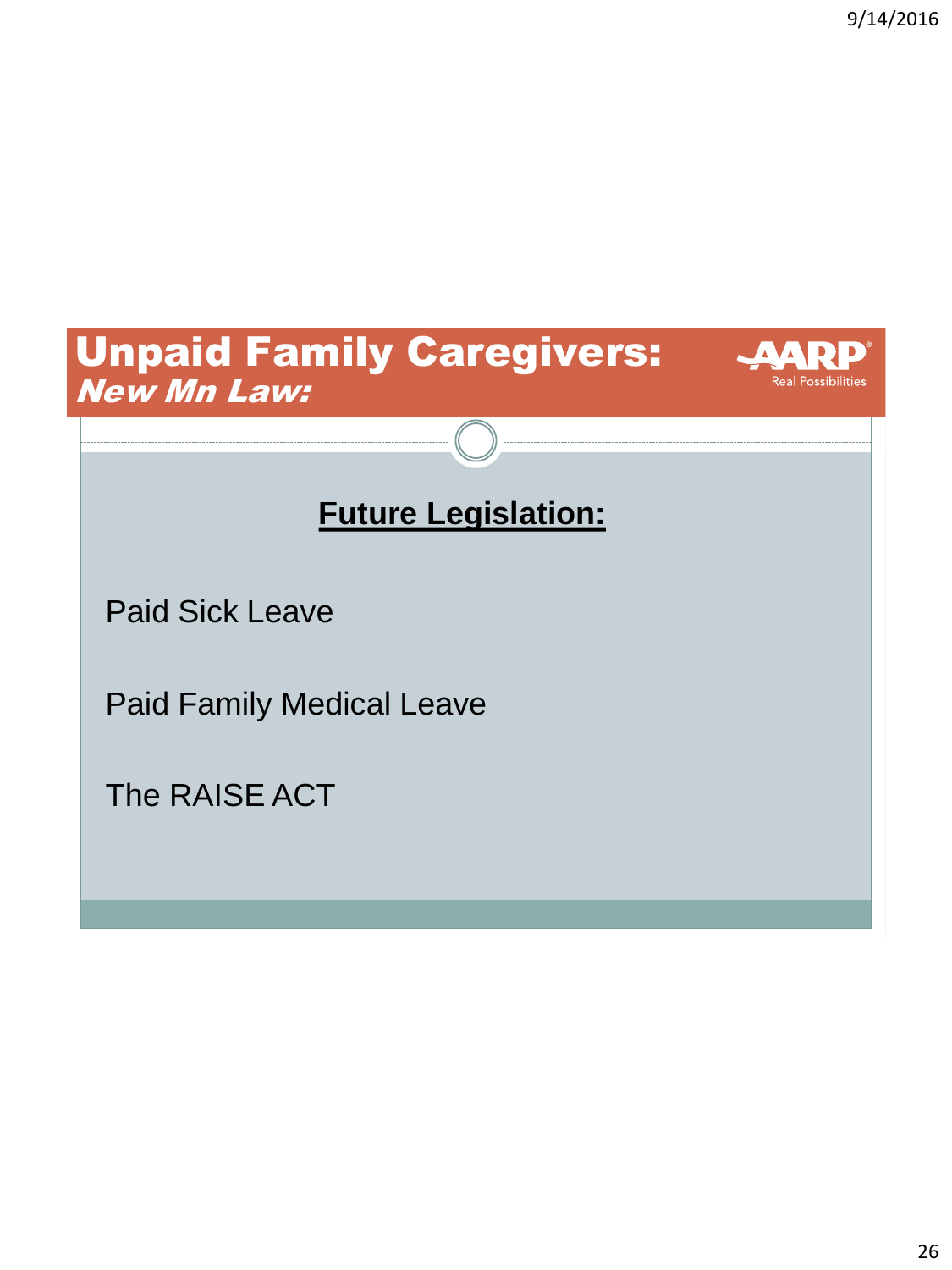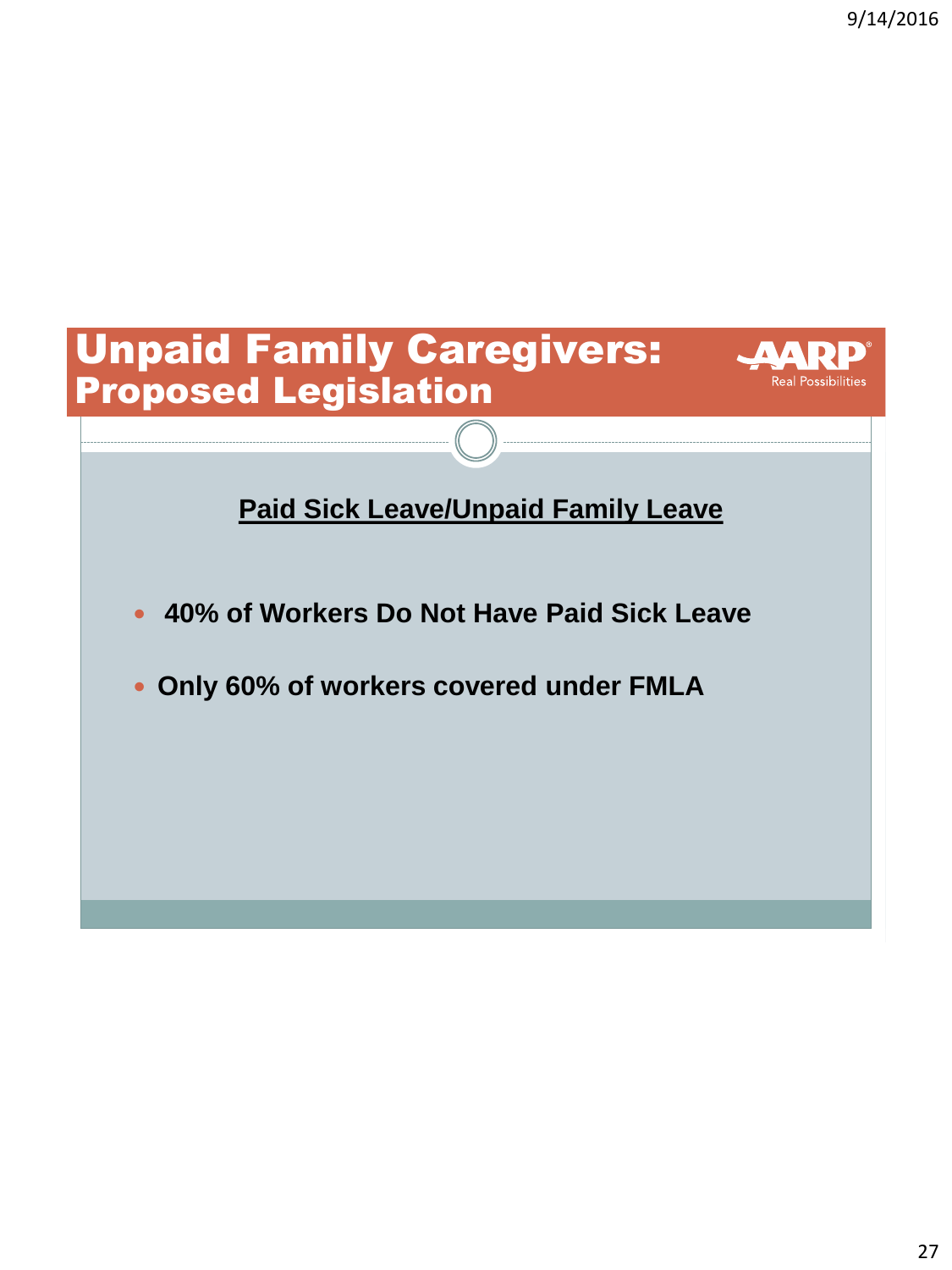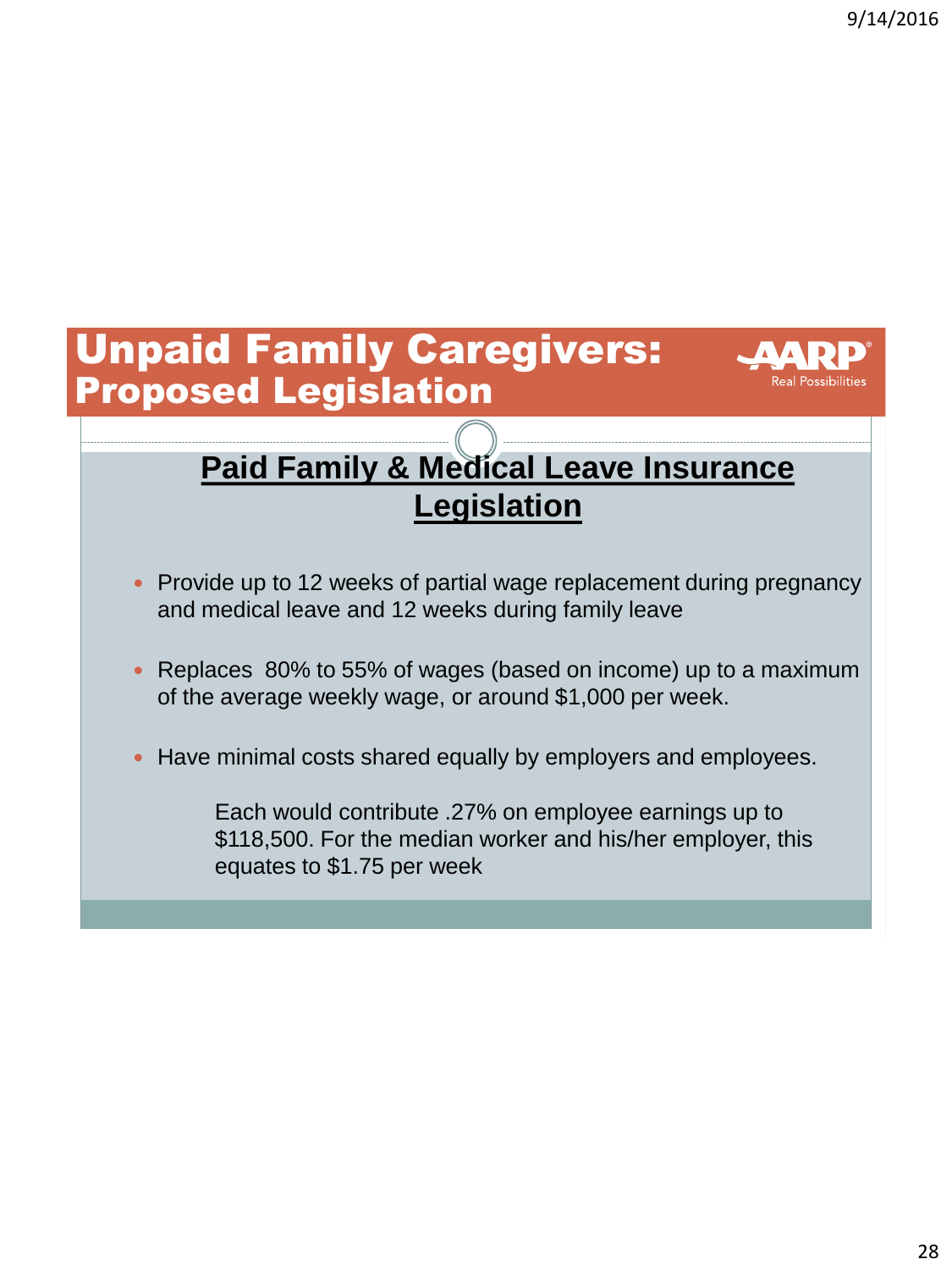#### Unpaid Family Caregivers: Proposed Legislation



# **RAISE ACT**

#### **Recognize, Assist, Include, Support, and Engage (RAISE) Family Caregivers Act (S. 1719/H.R. 3099)**

It would require the development, maintenance, and updating of an integrated national strategy to recognize and support family caregivers by the HHS Secretary.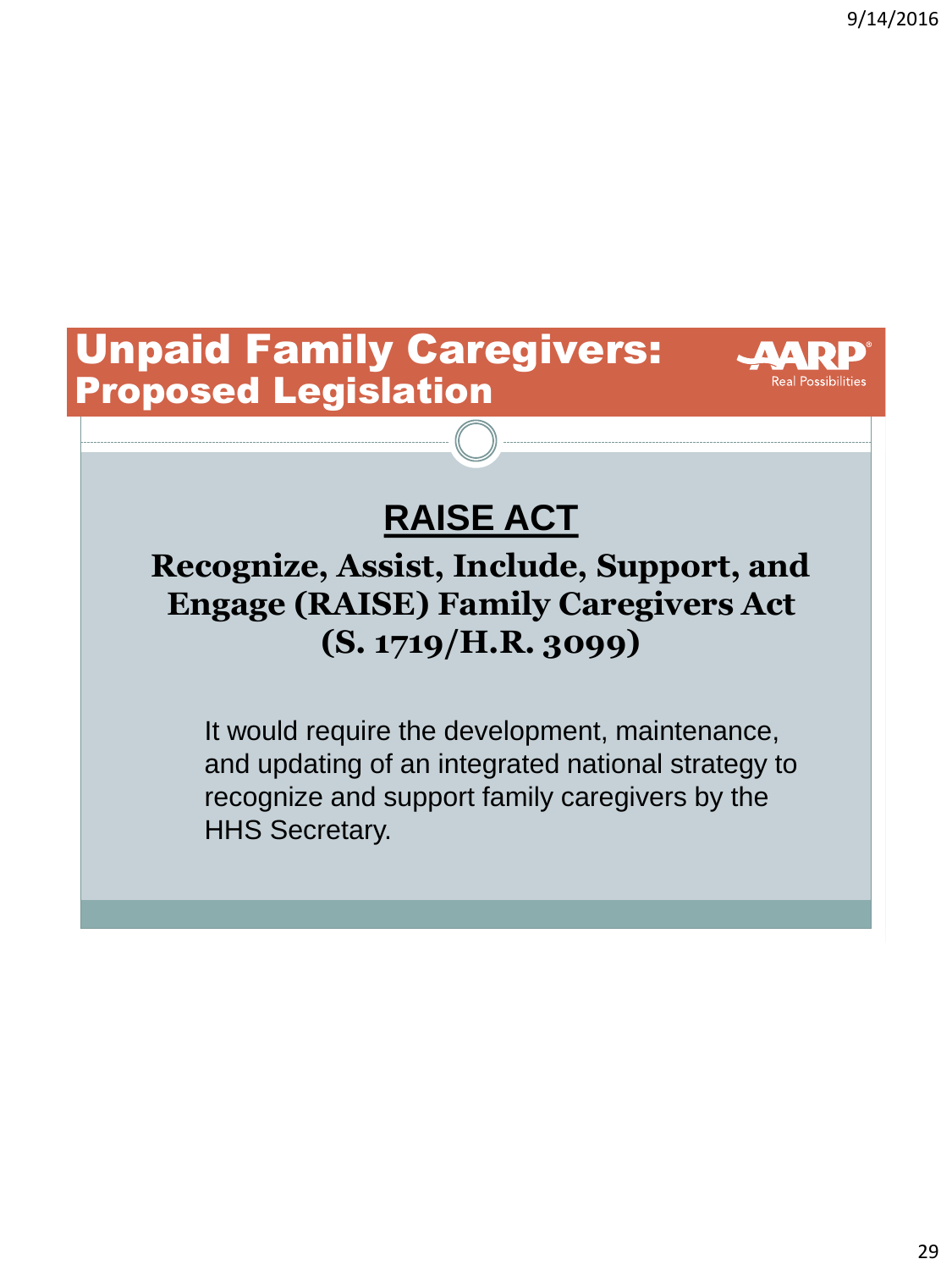**Real Possibilities** 

# Unpaid Family Caregivers:

#### **Research:**

*[www.aarp.org](http://www.aarp.org/)*

**-**Valuing the Invaluable -Understanding the Impact of Family Caregiving on Work -Home Alone Report

#### **Resources:**

-Prepare to Care Guide -aarp.org/caregiving